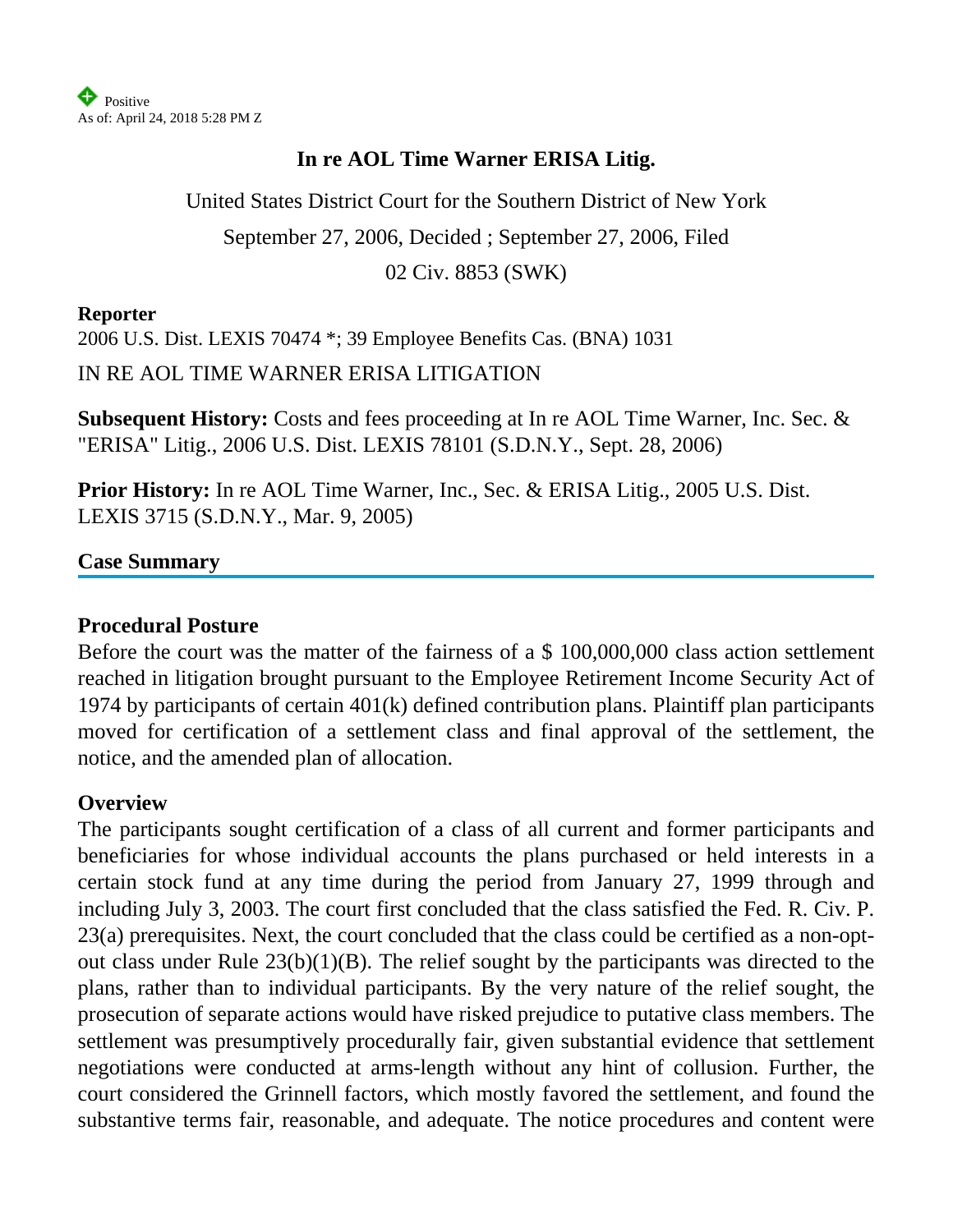adequate, the plan of allocation was fair and reasonable; class members were treated equally under the formula.

#### **Outcome**

Plaintiffs' motion was granted.

#### **LexisNexis® Headnotes**

<span id="page-1-0"></span>Civil Procedure > ... > Class Actions > Prerequisites for Class Action > General **Overview** 

#### *HN1*[ ] **Class Actions, Prerequisites for Class Action**

A class must satisfy each of the four requirements of Fed. R. Civ. P. 23(a)--numerosity, commonality, typicality, and adequacy of representation--and one or more of the subsections of Rule 23(b).

Civil Procedure > ... > Class Actions > Prerequisites for Class Action > Numerosity

#### *HN2*[ ] **Prerequisites for Class Action, Numerosity**

To qualify for certification, a class must be so numerous that joinder of all members is impracticable. Fed. R. Civ. P. 23(a)(1).

Civil Procedure > ... > Class Actions > Prerequisites for Class Action > Commonality

Pensions & Benefits Law > ERISA > Civil Litigation > Class Actions

#### *HN3*[ $\angle$ ] Prerequisites for Class Action, Commonality

Fed. R. Civ. P. 23(a)(2) requires that there are questions of law or fact common to the class. In the context of an Employee Retirement Income Security Act of 1974 (ERISA) action claiming breach of fiduciary duty, class members are related by virtue of their common membership in a retirement plan. Therefore, ERISA breach of fiduciary duty actions regularly present common questions of law and fact.

Civil Procedure  $> ... > Class$  Actions  $>$  Prerequisites for Class Action  $>$  Typicality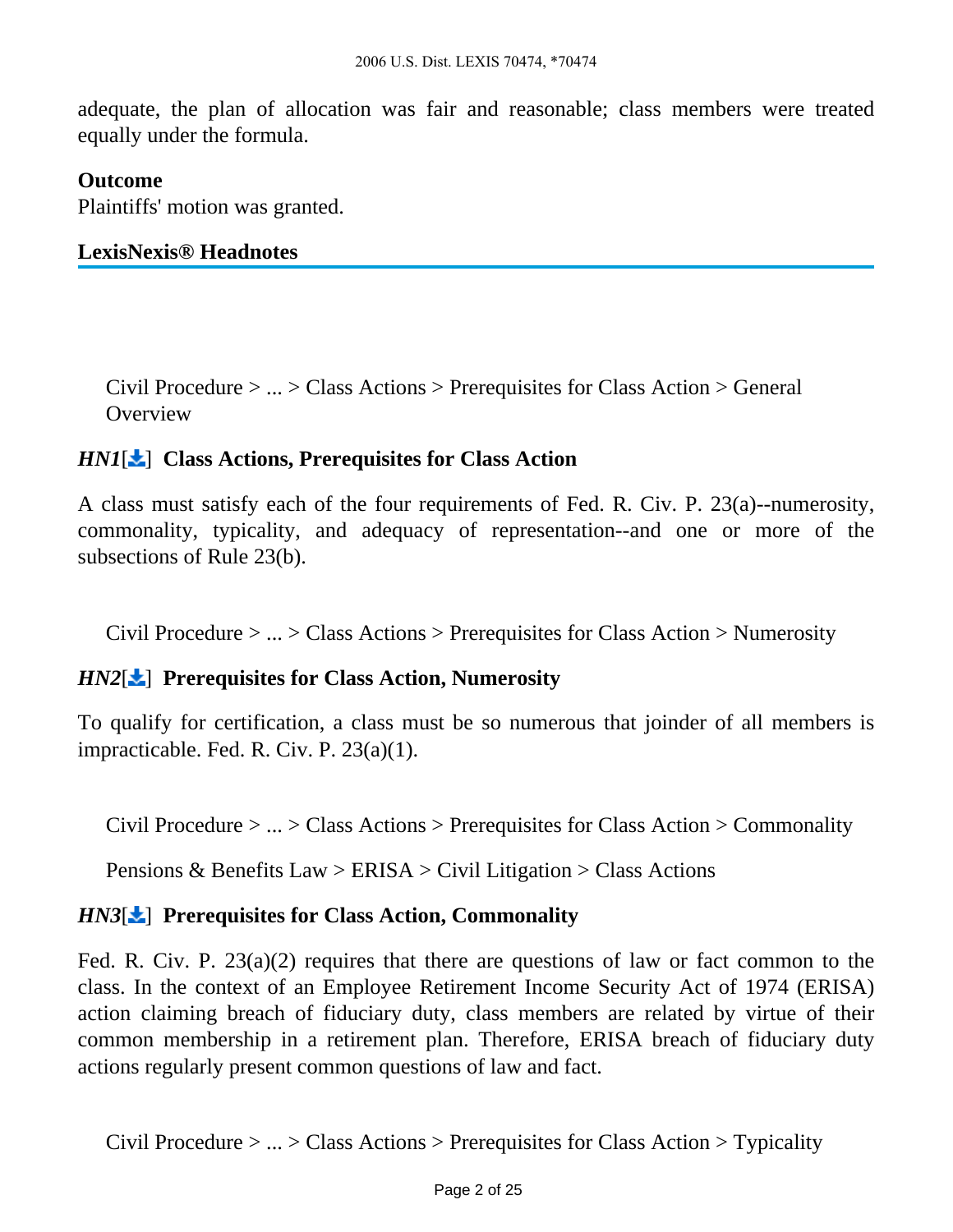# *HN4*[ ] **Prerequisites for Class Action, Typicality**

Under Fed. R. Civ. P. 23(a)(3), the claims of class representatives must be typical of the claims of the class. This requirement is met where the proposed class representatives' claims arise from the same course of conduct that gives rise to claims of the other class members, where the claims are based on the same legal theory, and where the class members have allegedly been injured by the same course of conduct as that which allegedly injured the proposed representatives.

Civil Procedure > ... > Class Actions > Prerequisites for Class Action > Adequacy of Representation

### *HN5*[ $\angle$ ] Prerequisites for Class Action, Adequacy of Representation

Fed. R. Civ. P. 23(a)(4) requires that class representatives fairly and adequately protect the interests of the class. Under Rule  $23(a)(4)$ , courts must consider (i) whether the class representatives' claims conflict with those of the class and (ii) whether class counsel is qualified, experienced, and generally able to conduct the litigation.

Civil Procedure > ... > Class Actions > Prerequisites for Class Action > General **Overview** 

## *HN6*[ ] **Class Actions, Prerequisites for Class Action**

Fed. R. Civ. P. 23(b)(1)(B) provides for class certification when the prosecution of separate actions by or against individual members of the class would create a risk of adjudications with respect to individual members of the class which would as a practical matter be dispositive of the interests of the other members not parties to the adjudications or substantially impair or impede their ability to protect their interests.

Civil Procedure > ... > Class Actions > Prerequisites for Class Action > General **Overview** 

Estate, Gift & Trust Law  $> ...$  > Trustees > Duties & Powers > Claims Against & By

#### *HN7*[ ] **Class Actions, Prerequisites for Class Action**

Fed. R. Civ. P. 23(b)(1)(B) applies to an action which charges a breach of trust by an indenture trustee or other fiduciary similarly affecting the members of a large class of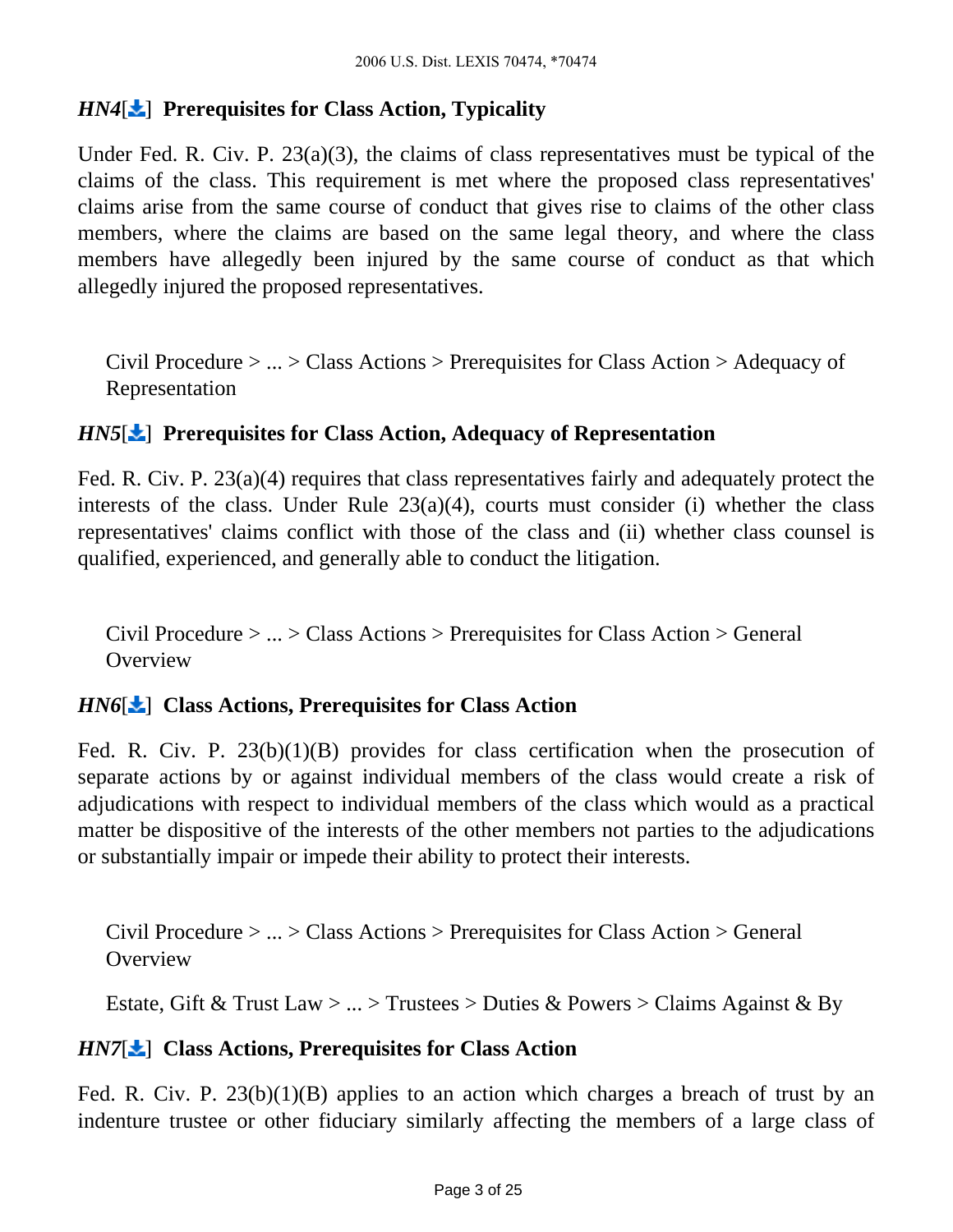security holders or other beneficiaries, and which requires an accounting or like measures to restore the subject of the trust.

Civil Procedure > Special Proceedings > Class Actions > Compromise & Settlement

# *HN8*[ ] **Class Actions, Compromise & Settlement**

Fed. R. Civ. P. 23(e) governs the settlement of class action litigation. Courts may approve class action settlements after proponents of the settlement have distributed adequate notice of the proposed settlement and the settlement has been the subject of a fairness hearing. Rule  $23(e)(1)$ . The touchstone for court approval is that the settlement be fair, reasonable, and adequate, Rule 23(e)(1)(C), and not a product of collusion.

Civil Procedure > Special Proceedings > Class Actions > Compromise & Settlement

Civil Procedure > Settlements > Settlement Agreements > General Overview

## *HN9*[ $\bigstar$ ] Class Actions, Compromise & Settlement

Courts analyze a settlement's fairness, reasonableness and adequacy with reference to both the negotiating process leading up to settlement as well as the settlement's substantive terms. A court may not engage in mere "rubber stamp approval" of the settlement, yet it must stop short of the detailed and thorough investigation that it would undertake if it were actually trying the case.

<span id="page-3-0"></span>Civil Procedure > Special Proceedings > Class Actions > Compromise & Settlement

Civil Procedure > Settlements > Settlement Agreements > General Overview

## *HN10*[ ] **Class Actions, Compromise & Settlement**

Courts should be mindful of the strong judicial policy in favor of settlements, particularly in the class action context.

Civil Procedure > Special Proceedings > Class Actions > Compromise & Settlement

Civil Procedure > Settlements > Settlement Agreements > General Overview

## *HN11*[ ] **Class Actions, Compromise & Settlement**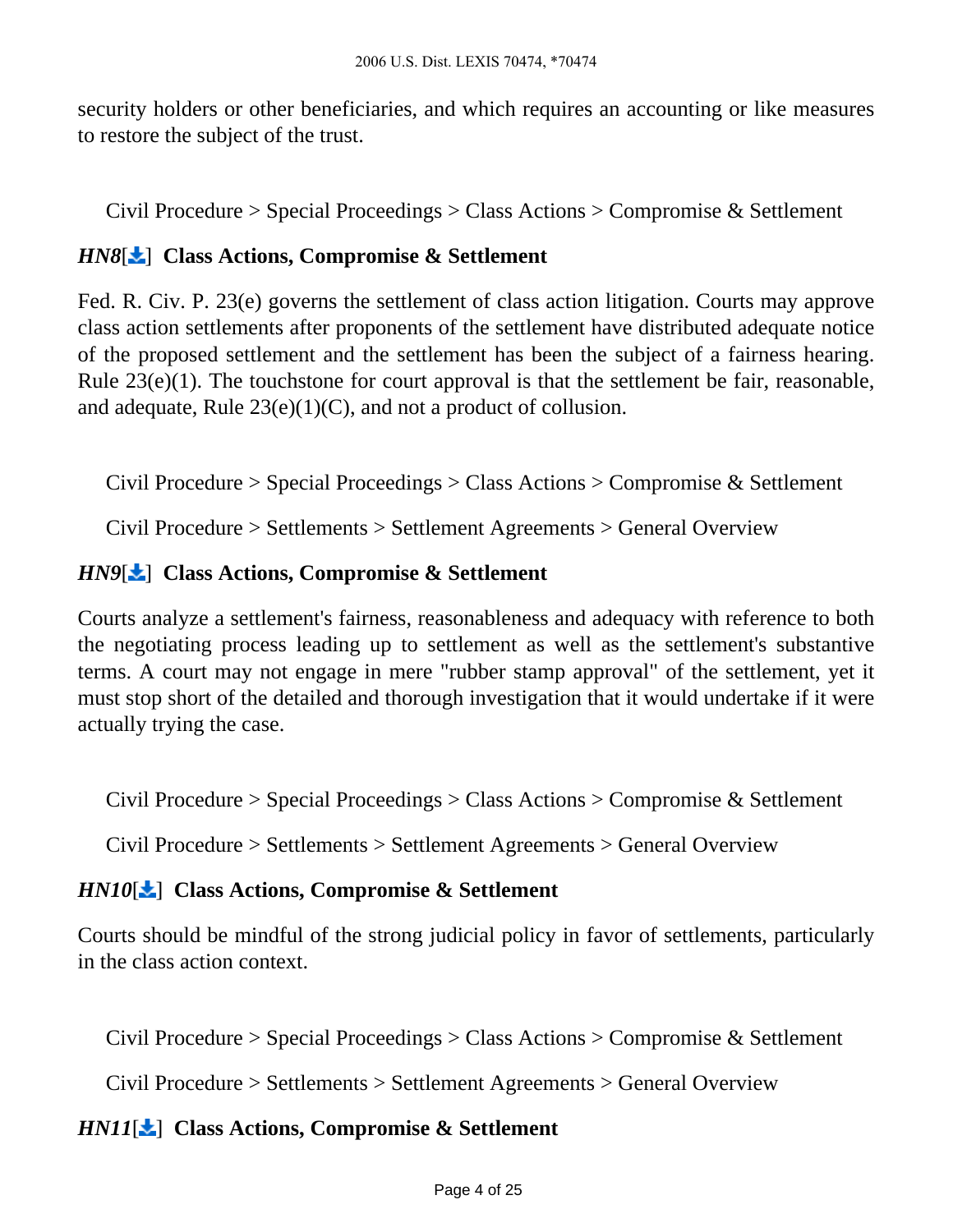A court reviewing a proposed settlement must pay close attention to the negotiating process, to ensure that the settlement resulted from arms-length negotiations and that plaintiffs' counsel have possessed the experience and ability, and have engaged in the discovery, necessary to effective representation of the class's interests. Evidence of armslength negotiation between experienced counsel that have engaged in meaningful discovery may give rise to a presumption of fairness.

Civil Procedure > Special Proceedings > Class Actions > Compromise & Settlement

Civil Procedure > Settlements > Settlement Agreements > General Overview

### *HN12*[ ] **Class Actions, Compromise & Settlement**

In evaluating a settlement's procedural fairness, a court-appointed mediator's involvement in pre-certification settlement negotiations helps to ensure that the proceedings were free of collusion and undue pressure.

Civil Procedure > Special Proceedings > Class Actions > Compromise & Settlement

Civil Procedure > Settlements > Settlement Agreements > General Overview

#### *HN13*[ ] **Class Actions, Compromise & Settlement**

In evaluating the fairness, reasonableness, and adequacy of a settlement, the court must consider the substantive terms of the settlement compared to the likely result of a trial. In order to make this evaluation, courts in the Second Circuit have consistently employed the Grinnell factors: (1) the complexity, expense and likely duration of the litigation; (2) the reaction of the class to the settlement; (3) the stage of the proceedings and the amount of discovery completed; (4) the risks of establishing liability; (5) the risks of establishing damages; (6) the risks of maintaining the class action through the trial; (7) the ability of the defendants to withstand a greater judgment; (8) the range of reasonableness of the settlement fund in light of the best possible recovery; (9) the range of reasonableness of the settlement fund to a possible recovery in light of all the attendant risks of litigation.

Civil Procedure > Special Proceedings > Class Actions > Compromise & Settlement

Civil Procedure > Settlements > Settlement Agreements > General Overview

## *HN14*[ ] **Class Actions, Compromise & Settlement**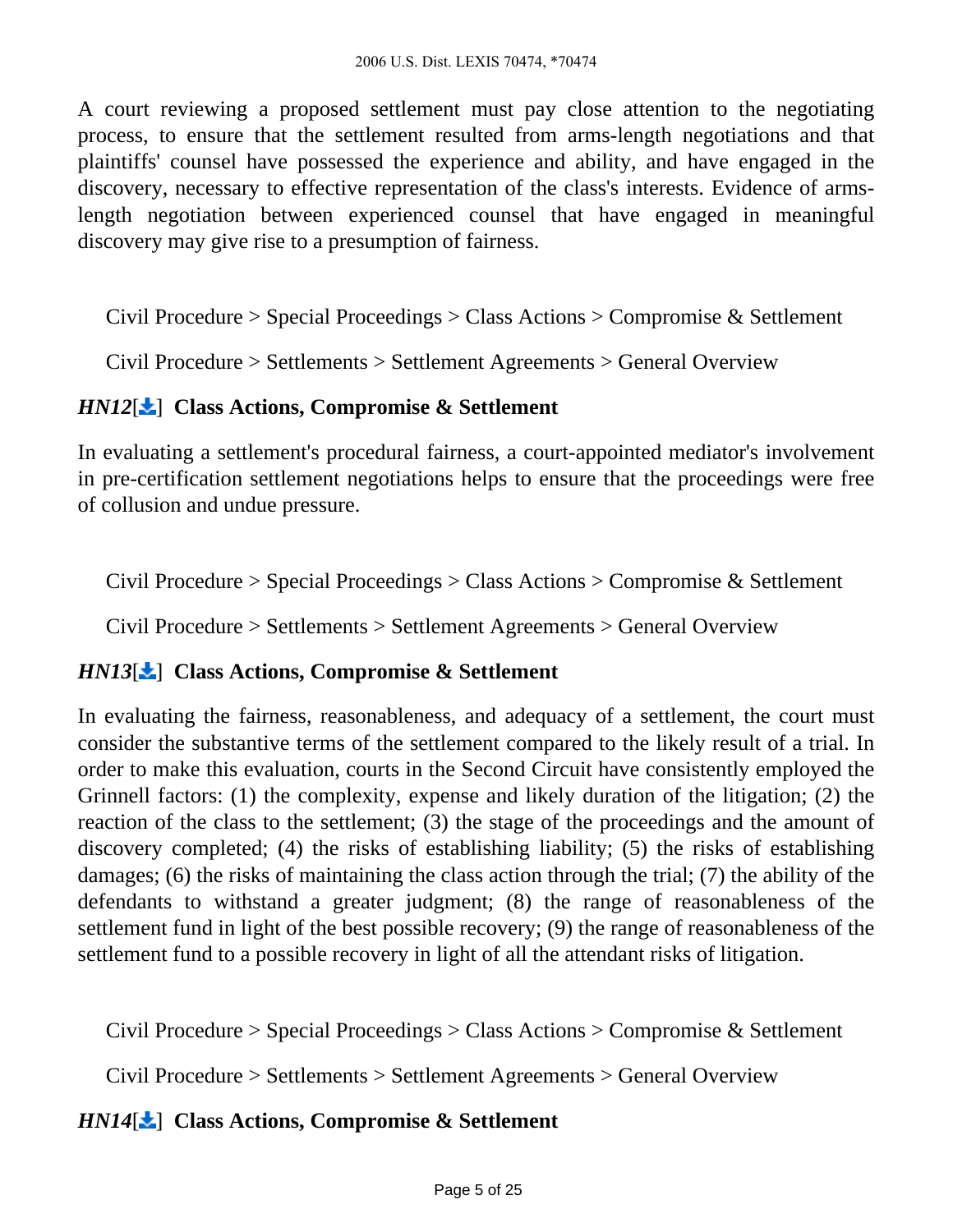<span id="page-5-0"></span>A lack of objections may well evidence the fairness of a settlement.

Civil Procedure > Special Proceedings > Class Actions > Compromise & Settlement

Civil Procedure > Settlements > Settlement Agreements > General Overview

## *HN15*[ ] **Class Actions, Compromise & Settlement**

The relevant inquiry for the third Grinnell factor for evaluating the fairness, reasonableness, and adequacy of a settlement (the stage of the proceedings and the amount of discovery completed) is whether the plaintiffs have obtained a sufficient understanding of the case to gauge the strengths and weaknesses of their claims and the adequacy of the settlement. The parties need not have engaged in extensive discovery as long as they have engaged in sufficient investigation of the facts to enable the court to intelligently make an appraisal of the settlement.

Civil Procedure > Special Proceedings > Class Actions > Compromise & Settlement

Civil Procedure > Settlements > Settlement Agreements > General Overview

## *HN16*[ ] **Class Actions, Compromise & Settlement**

Grinnell factors four through six (for evaluating the fairness, reasonableness, and adequacy of a settlement) specifically advise courts to consider the risks of establishing liability and damages, and of maintaining a class through trial. These inquiries require courts to consider legal theories and factual situations without the benefit of a fully developed record, thus courts must heed the United States Supreme Court's admonition not to decide the merits of the case or resolve unsettled legal questions. Rather, the court need only assess the risks of litigation against the certainty of recovery under the proposed settlement.

Civil Procedure > Special Proceedings > Class Actions > Compromise & Settlement

Civil Procedure > Settlements > Settlement Agreements > General Overview

## *HN17*[ ] **Class Actions, Compromise & Settlement**

The seventh Grinnell factor for evaluating the fairness, reasonableness, and adequacy of a settlement (the ability of the defendants to withstand a greater judgment) typically weighs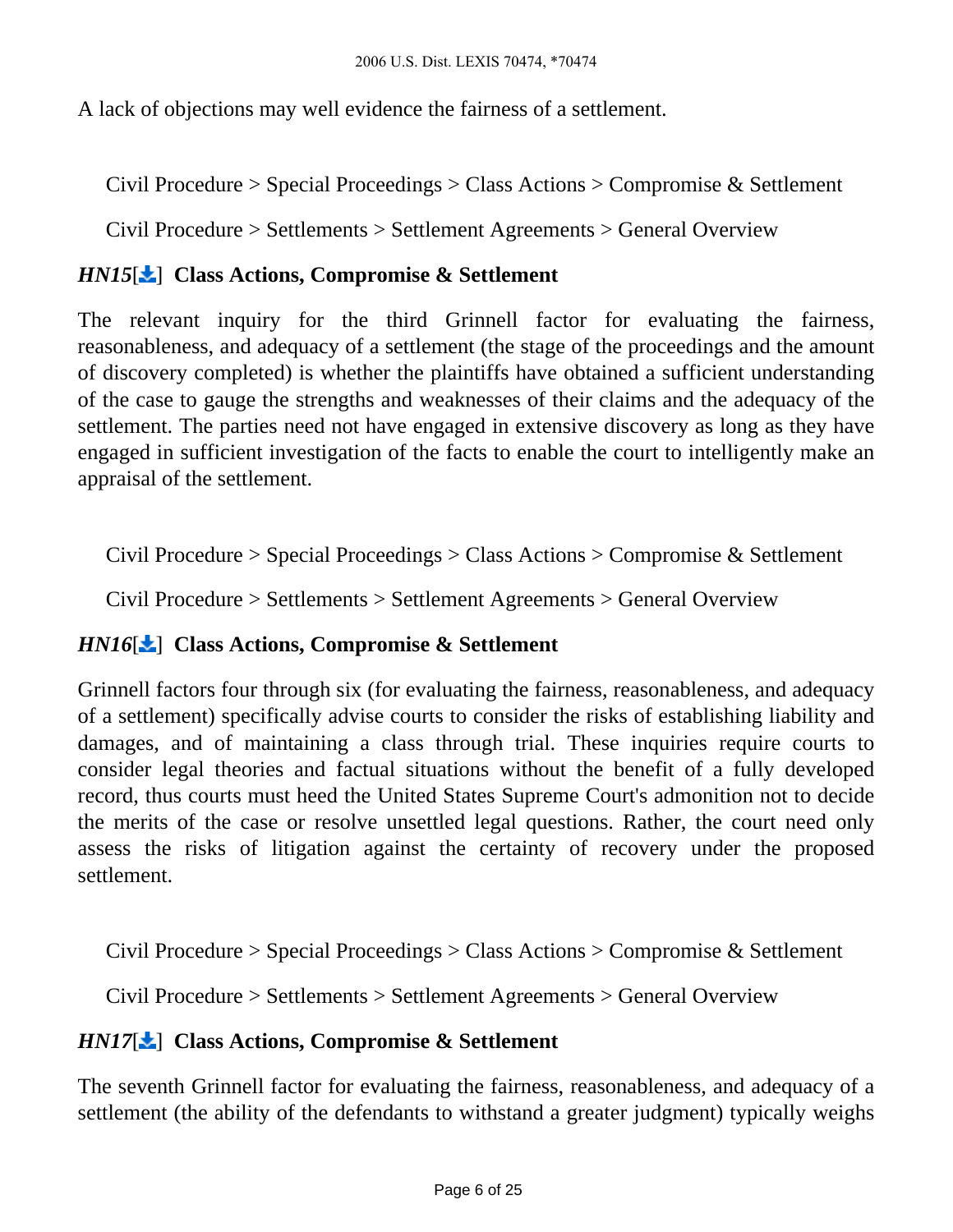in favor of settlement where a greater judgment would put the defendant at risk of bankruptcy or other severe economic hardship.

Civil Procedure > Special Proceedings > Class Actions > Compromise & Settlement

Civil Procedure > Settlements > Settlement Agreements > General Overview

### *HN18*[ ] **Class Actions, Compromise & Settlement**

The fact that a defendant is able to pay more than it offers in settlement does not, standing alone, indicate that the settlement is unreasonable or inadequate.

Civil Procedure > Special Proceedings > Class Actions > Compromise & Settlement

Civil Procedure > Settlements > Settlement Agreements > General Overview

### *HN19*[ ] **Class Actions, Compromise & Settlement**

The seventh Grinnell factor for evaluating the fairness, reasonableness, and adequacy of a settlement (the ability of the defendants to withstand a greater judgment) must be weighed in conjunction with all of the Grinnell factors, most notably the risk of the class prevailing and the reasonableness of the settlement fund.

Civil Procedure > Special Proceedings > Class Actions > Compromise & Settlement

Civil Procedure > Settlements > Settlement Agreements > General Overview

#### *HN20*[ ] **Class Actions, Compromise & Settlement**

The last two Grinnell factors for evaluating the fairness, reasonableness, and adequacy of a settlement consider the settlement fund's range of reasonableness in light of the best possible recovery and compared to a possible recovery in light of all the attendant risks of litigation. Though courts are encouraged to consider the best possible recovery, the range of reasonableness inquiry is tightly bound to the risks of litigation, which have been developed in greater detail above.

Civil Procedure > Special Proceedings > Class Actions > Compromise & Settlement

Civil Procedure > Settlements > Settlement Agreements > General Overview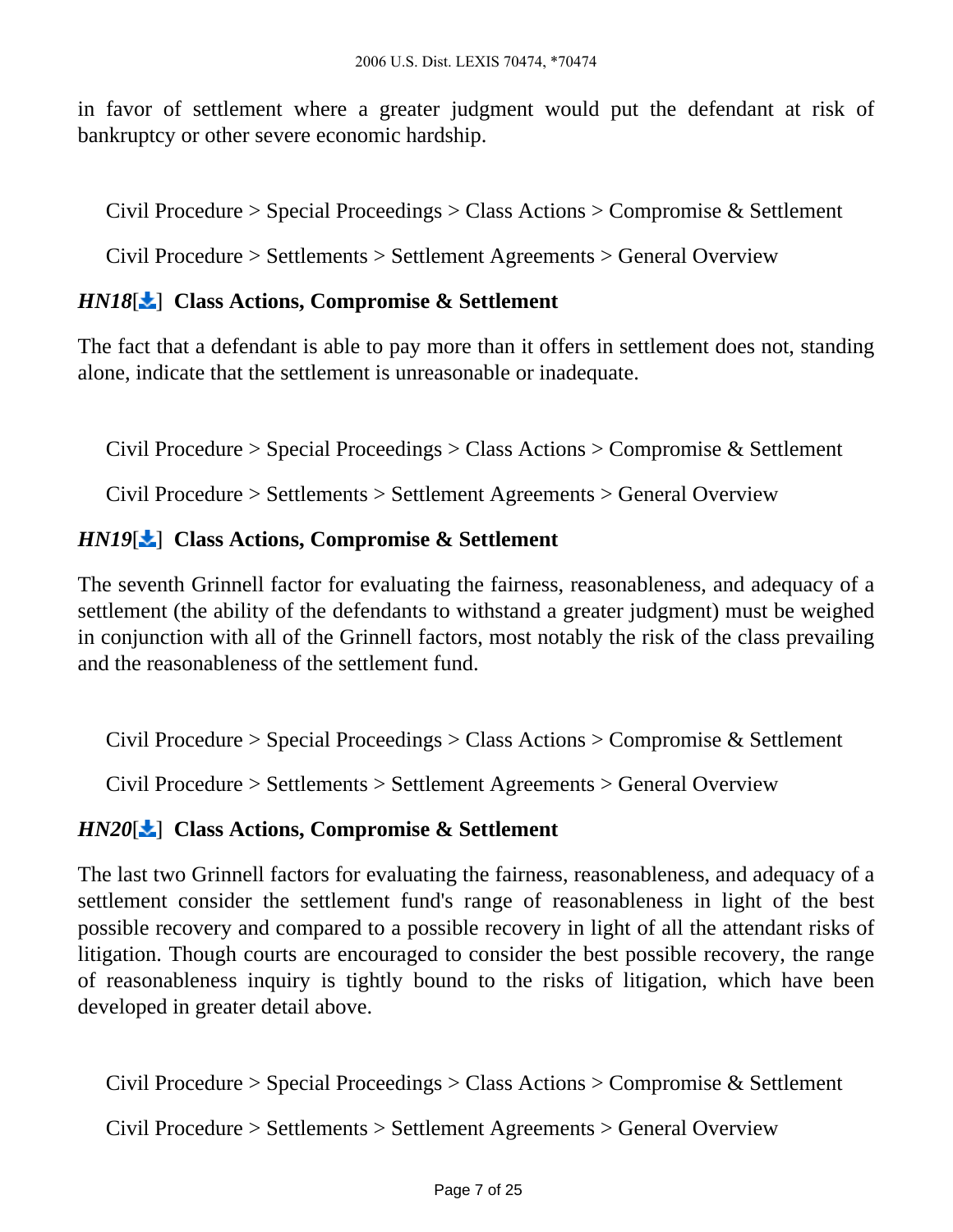#### *HN21*[ ] **Class Actions, Compromise & Settlement**

A settlement amount's ratio to the maximum potential recovery need not be the sole, or even the dominant, consideration when assessing the settlement's fairness.

Civil Procedure > Special Proceedings > Class Actions > Compromise & Settlement

Civil Procedure > Settlements > Settlement Agreements > General Overview

#### *HN22*[ ] **Class Actions, Compromise & Settlement**

Proponents of a settlement must provide reasonable notice to the settlement class in accordance with due process and Fed. R. Civ. P. 23. While there are no rigid rules to be applied, the settlement notice must fairly apprise the prospective members of the class of the terms of the proposed settlement and of the options that are open to them in connection with the proceedings.

Civil Procedure > Special Proceedings > Class Actions > Notice of Class Action

#### *HN23*[ ] **Class Actions, Notice of Class Action**

For the due process standard to be met it is not necessary that every class member receive actual notice, so long as class counsel acted reasonably in selecting means likely to inform persons affected. In the context of a non-opt-out class, Fed. R. Civ. P. 23 requires only such unspecified appropriate notice as the court may direct.

Civil Procedure > Special Proceedings > Class Actions > Compromise & Settlement

Civil Procedure > Settlements > Settlement Agreements > General Overview

#### *HN24*[ ] **Class Actions, Compromise & Settlement**

In approving a plan of allocation, a court must ensure that the distribution of funds is fair and reasonable.

Civil Procedure > Special Proceedings > Class Actions > Certification of Classes

Pensions & Benefits Law  $> ... >$  Civil Litigation  $>$  Causes of Action  $>$  Breach of Fiduciary Duty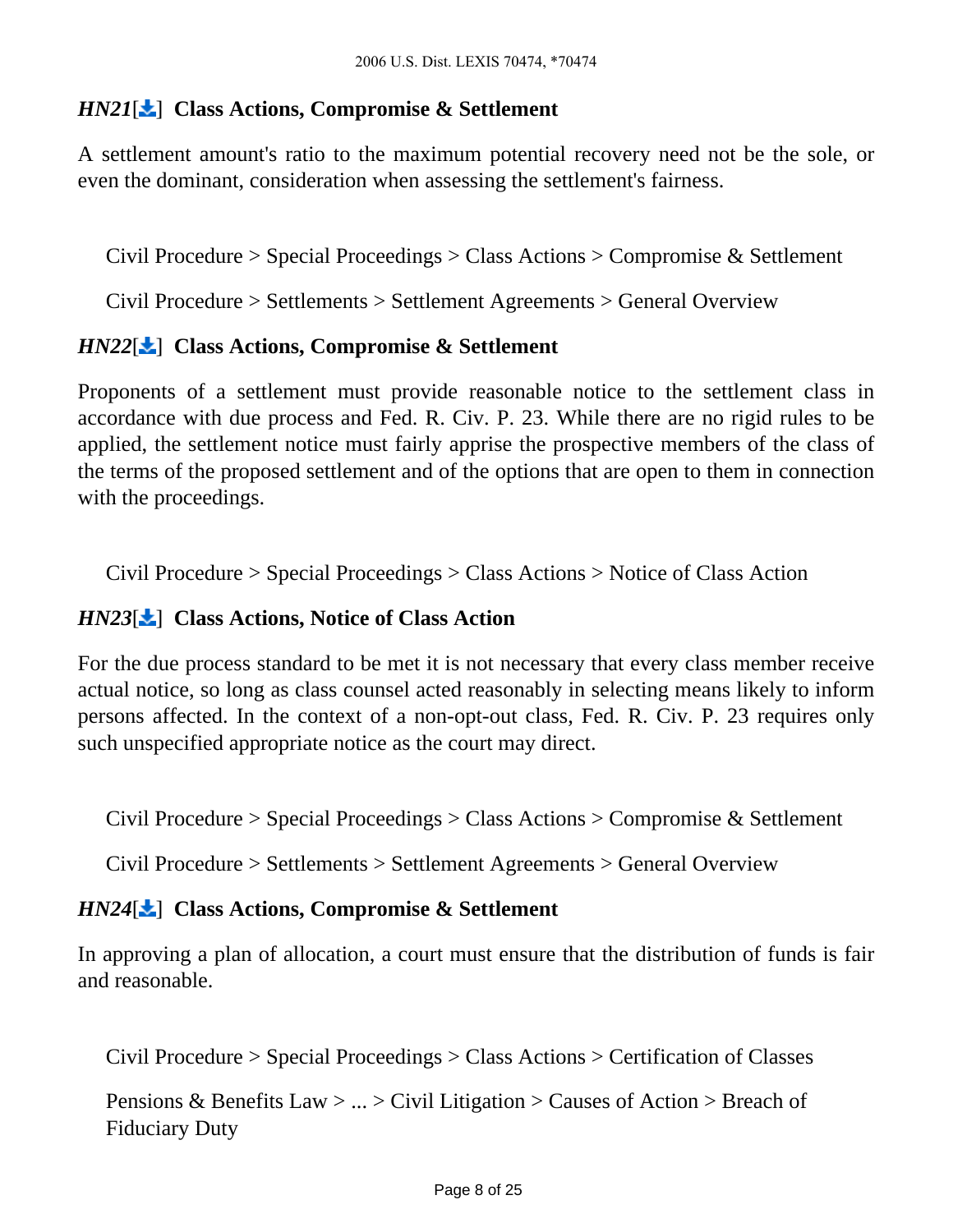#### *HN25*[ ] **Class Actions, Certification of Classes**

Fed. R. Civ. P. 23(b)(1)(B) certification is not restricted to classes seeking recovery from a limited fund. In the context of a class seeking recovery under Employee Retirement Income Security Act of 1974 for a breach of fiduciary duty, Rule 23(b)(1)(B) certification is appropriate because a fiduciary's breach similarly affects the legal rights of a large class of plan members.

Civil Procedure > Settlements > Releases From Liability > General Overview

## *HN26*[ ] **Settlements, Releases From Liability**

A court may permit the release of a claim based on the identical factual predicate as that underlying the claims in the settled class action even though the claim was not presented and might not have been presentable in the class action.

**Counsel:** [\*1] For Barbara Grant, on behalf of the AOL Time Warner Savings Plan and all other persons similarly situated, Plaintiff: Aaron Lee Brody, Edwin J. Mills, Tzivia Brody, Stull Stull & Brody, New York, NY; Patrick Anthony Klingman, Shepherd, Finkelman, Miller & Shah, LLC, Chester, CT.

For AOL Time Warner Inc. and Fiduciaries, John Does, 1-30, Daniel F. Akerson, James L. Barksdale, Stephen F. Bollenbach, Stephen M. Case, Frank J. Caufield, Miles R. Gilburne, Carla A. Hills, Reuben Mark, Michael A. Miles, Kenneth J. Novack, Richard D. Parsons, Robert W. Pittman, Franklin D. Raines, R. E. Turner, Francis T. Vincent, Jr., Defendants: Evan R Chesler, Peter T Barbur, Cravath, Swaine & Moore LLP, New York, NY.

For Fidelity Management Trust Company, Defendant: Carl H. Loewenson, Jr., Morrison & Foerster, New York, NY; Charles Frederick Seemann, III, Proskauer Rose LLP, New Orleans, LA US; Evan R Chesler, Peter T Barbur, Cravath, Swaine & Moore LLP, New York, NY; Howard M. Shapiro, Robert Rachal, Proskauer Rose, New Orleans, LA; Matthew M. D'Amore, Morrison & Foerster, L.L.P., New York, NY.

For Steven Winfield, Consolidated Plaintiff: Aaron Lee Brody, Edwin J. Mills, Tzivia Brody, Stull [\*2] Stull & Brody, New York, NY; Evan R Chesler, Peter T Barbur, Cravath, Swaine & Moore LLP, New York, NY; Patrick Anthony Klingman, Shepherd, Finkelman, Miller & Shah, LLC, Chester, CT.

For Rita Robert, Consolidated Plaintiff: Aaron Lee Brody, Edwin J. Mills, Tzivia Brody, Stull Stull & Brody, New York, NY; Patrick Anthony Klingman, Shepherd, Finkelman, Miller & Shah, LLC, Chester, CT.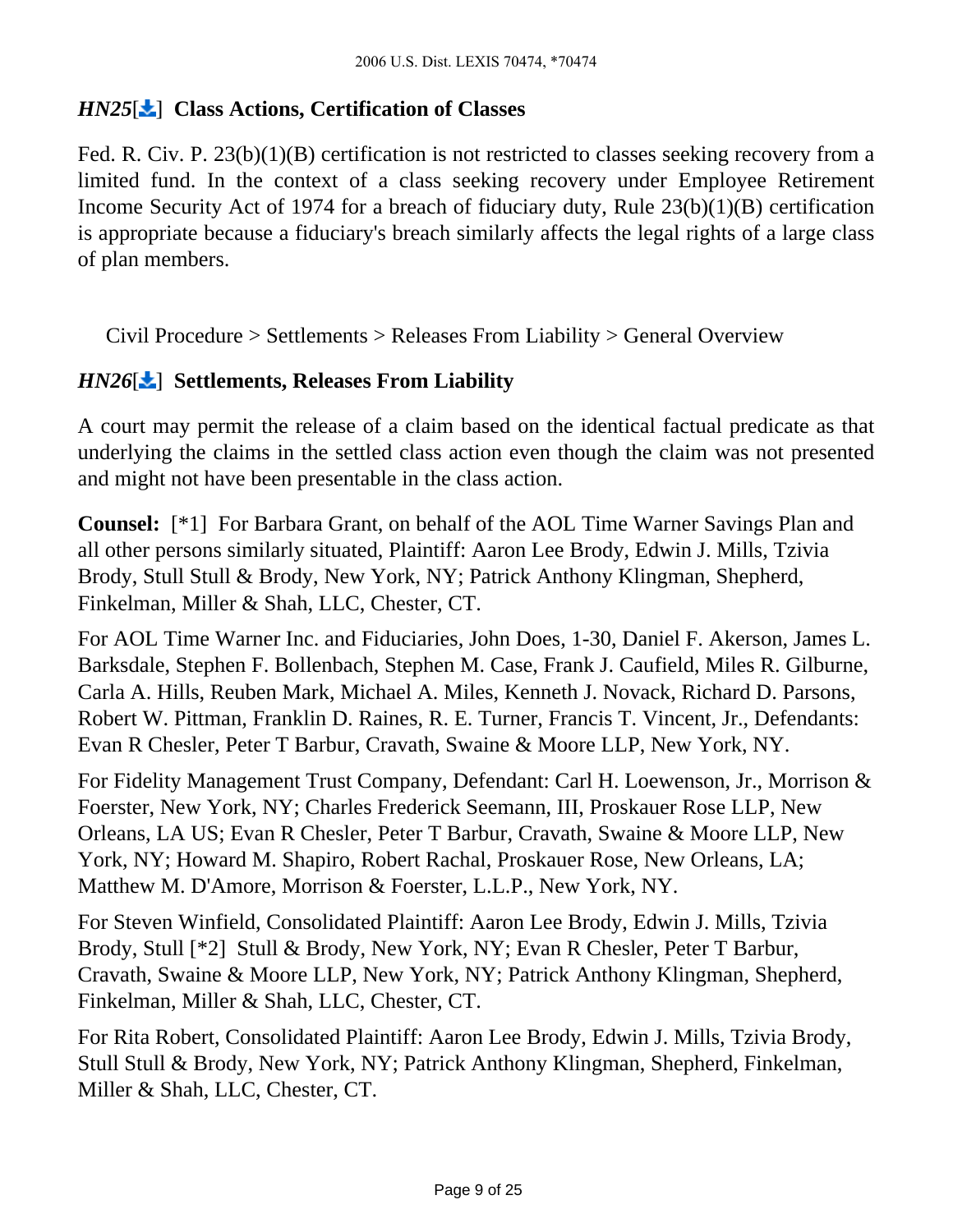For J. Michael Kelly, Landel Hobbs, Shelley Fischel, Time Warner Entertainment Company, L.P., Consolidated Defendants: Evan R Chesler, Peter T Barbur, Cravath, Swaine & Moore LLP, New York, NY.

**Judges:** SHIRLEY WOHL KRAM, UNITED STATES DISTRICT JUDGE.

**Opinion by:** SHIRLEY WOHL KRAM

**Opinion**

### *MEMORANDUM OPINION*

### **SHIRLEY WOHL KRAM, U.S.D.J.**

This Opinion considers the fairness of a \$ 100 million class action settlement (the "Settlement") reached in litigation brought pursuant to the Employee Retirement Income Security Act of 1974 ("ERISA") by participants of AOL Time Warner, Inc.'s ("AOLTW") <sup>1</sup> 401(k) defined contribution plans (the "Plans"). <sup>2</sup> The Settlement follows the Court's approval of a \$ 2.65 billion settlement reached in the primary securities class action litigation, *see In re AOL Time Warner, Inc. Sec. & ERISA Litig.,* 2006 U.S. Dist. LEXIS 17588, No. MDL 1500, 02 Civ. 5575(SWK), 2006 WL 903236 (S.D.N.Y. Apr. 6, 2006), [\*3] and provides recovery to the Plans separate from the Plan members' recoveries under the securities settlement. Plaintiffs now move for certification of a settlement class (the "Class") and final approval of the Settlement, the notice, and the amended Plan of Allocation. For the reasons set forth below, Plaintiffs' motion is granted.

#### **I. Background**

The Settlement resolves three ERISA lawsuits consolidated by the Court on March 24, 2003. In the Consolidated ERISA Complaint (the "Complaint"), Plaintiffs sought relief for losses incurred by the Plans as a result of the [\*4] defendants' alleged breaches of their ERISA-mandated duties. The Complaint focuses on the Plans' allegedly imprudent investment in AOLTW stock, misrepresentations made to Plan participants, and various

<sup>&</sup>lt;sup>1</sup> Although Defendant AOLTW has changed its name to Time Warner, Inc., for clarity, the Court will continue to refer to the merged entity as AOLTW, or the Company.

<sup>&</sup>lt;sup>2</sup>The Plans at issue in the litigation are the AOL Time Warner Savings Plan, the Time Warner Thrift Plan, and the Time Warner Cable Savings Plan.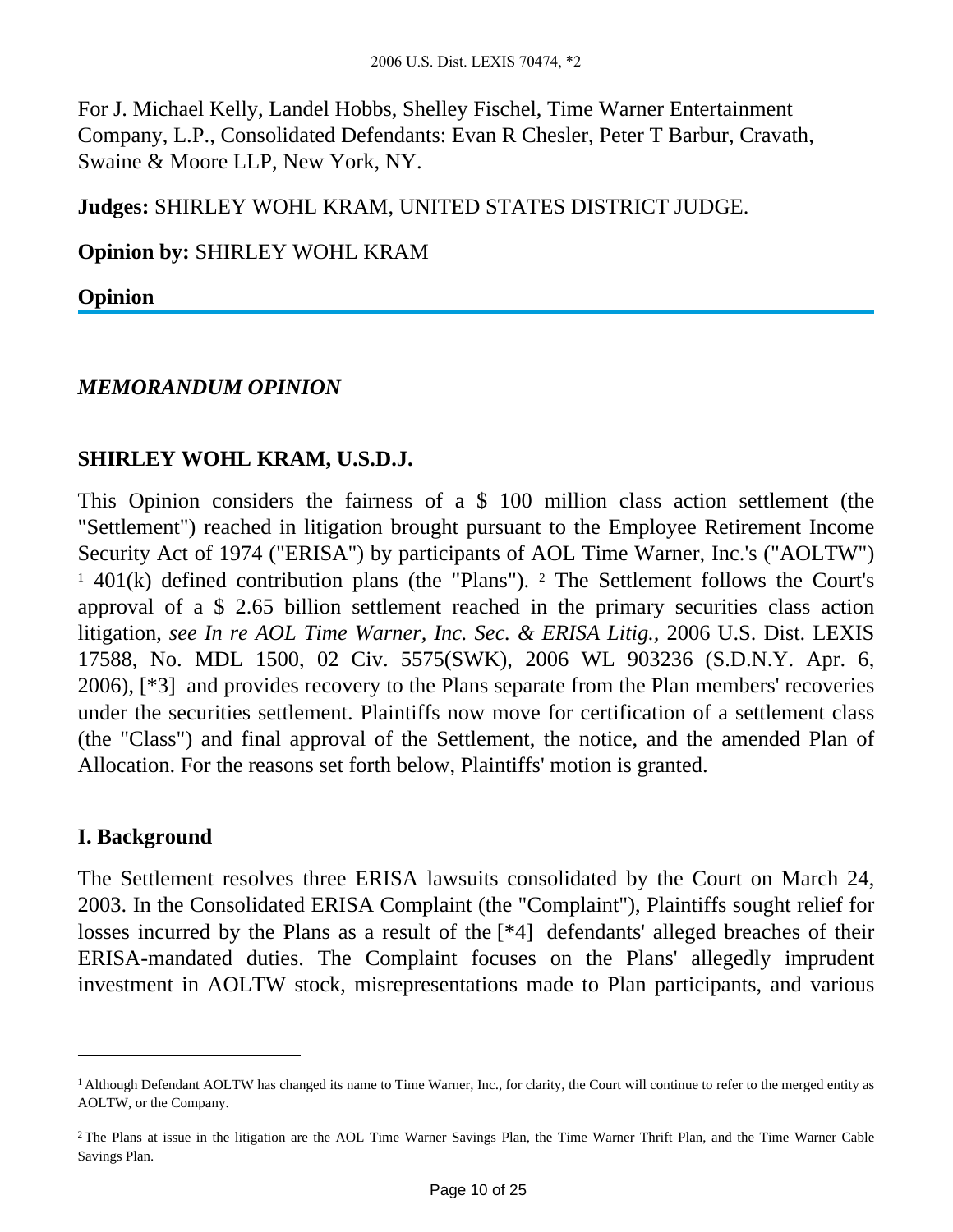other breaches of fiduciary duty. The Complaint named AOLTW, several of its directors and officers, and the administrative committees of the Plans as defendants ("Defendants").

In early 2005, the Court considered Defendants' motions to dismiss, allowing the Complaint to proceed on several counts. *See In re AOL Time Warner, Inc., Sec. & ERISA Litig.,* 2005 U.S. Dist. LEXIS 3715, No. MDL 1500, 02 Civ. 8853(SWK), 2005 WL 563166 (S.D.N.Y. Mar. 10, 2005). Defendants filed their answer shortly thereafter. Defendants then filed motions for summary judgment and judgment on the pleadings, while Plaintiffs filed a motion for class certification. All of these motions were pending before the Court at the time the Settlement was reached.

Prior to entering into the Settlement, Plaintiffs received and reviewed millions of documents, some publicly available and others produced in discovery. In addition to reviewing documents pertinent to the conduct allegedly responsible for the declining value of AOLTW stock, [\*5] Plaintiffs requested documents specific to their ERISA breach of fiduciary duty claim. Discovery also encompassed Plaintiffs' participation in numerous depositions during this period. Further, Plaintiffs consulted experts regarding the strength of their claims, the calculation of losses, and the viability of Defendants' loss causation defense.

While continuing to prepare their legal claims and defenses, the parties entered into settlement negotiations in the fall of 2005. In connection with these negotiations, the parties prepared extensive submissions for a mediation session overseen by a courtappointed special master. This first unsuccessful mediation session set the stage for another round of briefing and a second mediation session with the special master in February 2006, which resulted in the Settlement now before the Court. The Settlement provides for \$ 100 million to be paid to the Plans and then distributed to Plan members.

The Court held a preliminary approval hearing on April 26, 2006, and preliminarily approved the Settlement on May 3, 2006. Plaintiffs caused notice to be sent to over 65,000 potential class members in the following weeks. In addition, Plaintiffs published [\*6] summary notice of the Settlement in the newspaper *U.S.A. Today,* created a website for the Settlement, and set up a toll-free number to provide information and address questions posed by potential Class members. The notice procedures yielded two objections: one to the breadth of the Settlement release and the nature of the Class, and another to the request for attorney's fees and class representative's awards.<sup>3</sup> Both objectors attended the final approval hearing on July 19, 2006.

<sup>&</sup>lt;sup>3</sup>The first objection will be considered below, in the context of both the fairness of the Settlement and the certification of the Class. The second objection will be addressed in a later opinion establishing attorney's fees.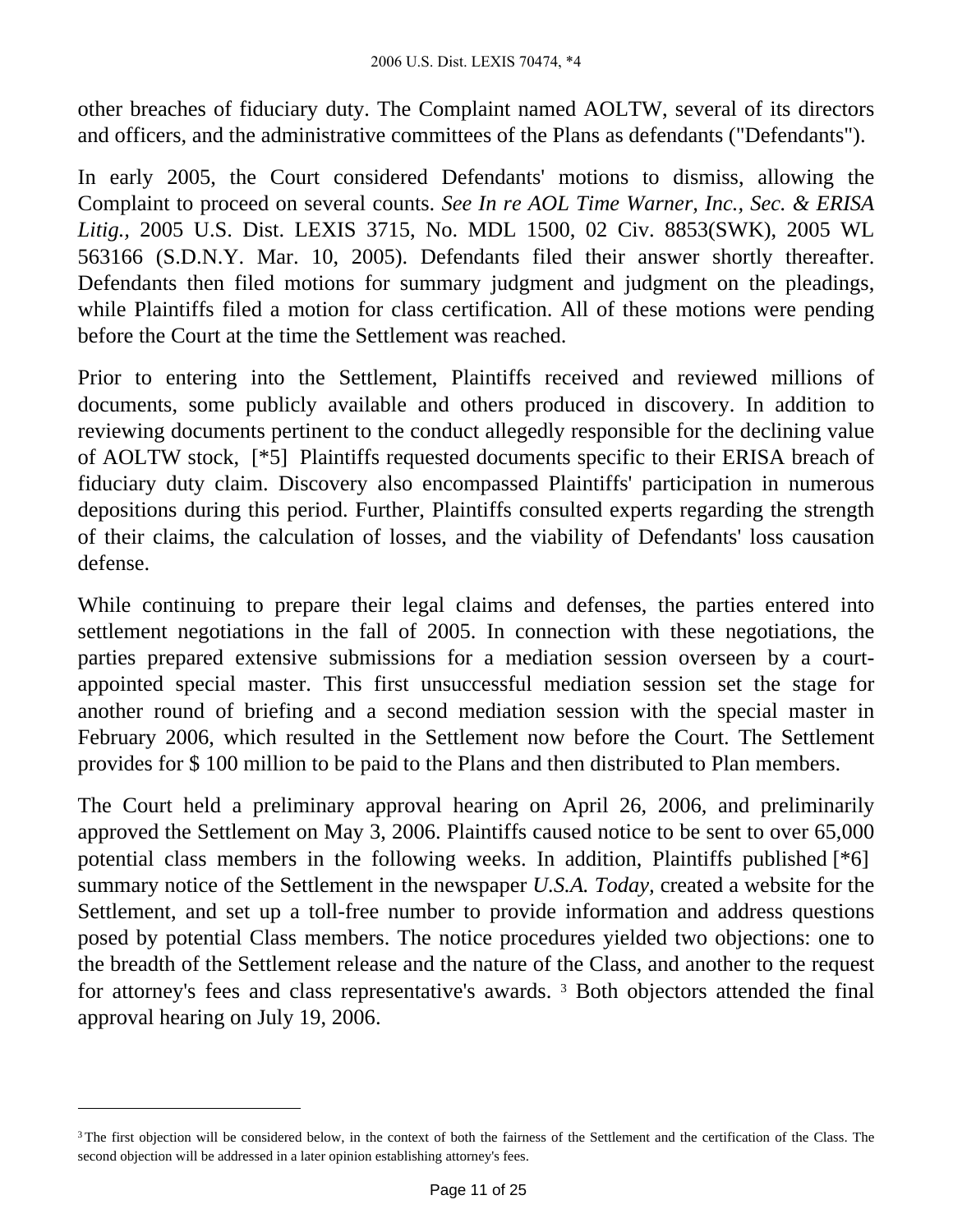Finally, in accordance with Section 2.5 of the Settlement Agreement, Plaintiffs submitted the Settlement to an independent fiduciary for review. This review was carried out by a company composed of impartial, experienced ERISA lawyers. On June 29, 2006, the fiduciary issued its report, finding that "the Settlement [\*7] is reasonable in light of the substantial recovery that the Plans will obtain, the risks and costs of continued litigation and the value of claims foregone." (Report of the Independent Fiduciary 2.)

#### **II. Discussion**

## **A. Certification of the Settlement Class**

Solely for settlement purposes, *see Weinberger v. Kendrick,* 698 F.2d 61, 73 (2d Cir. 1982), Plaintiffs seek certification of a class of "all current and former participants and beneficiaries of the Plans for whose individual accounts the Plans purchased and/or held interests in the AOLTW Stock Fund at any time during the period from January 27, 1999 through and including July 3, 2003" (the "Class Period"). (Pls. Mot. for Final Approval 42.) Federal Rule of Civil Procedure 23 governs class certification. *HN1*[\[](#page-1-0)<sup>2</sup>] A class must satisfy each of the four requirements of Rule 23(a)--numerosity, commonality, typicality, and adequacy of representation--and one or more of the subsections of Rule 23(b). As discussed below, the Class satisfies each of these prerequisites.

## **1. Numerosity**

*HN2*<sup>[ $\uparrow$ </sup>] To qualify for certification, a class must be "so numerous that joinder of all members [\*8] is impracticable." Fed. R. Civ. P. 23(a)(1). The Class here is comprised of the members of several retirement plans established for tens of thousands of AOLTW employees. Plaintiffs sent more than 65,000 notices to potential class members on the basis of records provided by AOLTW. The numerosity requirement is clearly satisfied.

## **2. Commonality**

*HN3*<sup> $\uparrow$ </sup> Rule 23(a)(2) requires that "there are questions of law or fact common to the class." Fed. R. Civ. P. 23(a)(2). In the context of an ERISA action claiming breach of fiduciary duty, class members are related by virtue of their common membership in a retirement plan. Therefore, ERISA breach of fiduciary duty actions regularly present common questions of law and fact. *See, e.g., In re Global Crossing Sec. & ERISA Litig.,* 225 F.R.D. 436, 452 (S.D.N.Y. 2004); *Banyai v. Mazur,* 205 F.R.D. 160, 163 (S.D.N.Y. 2002). This action is no different. Class members here share a number of questions of law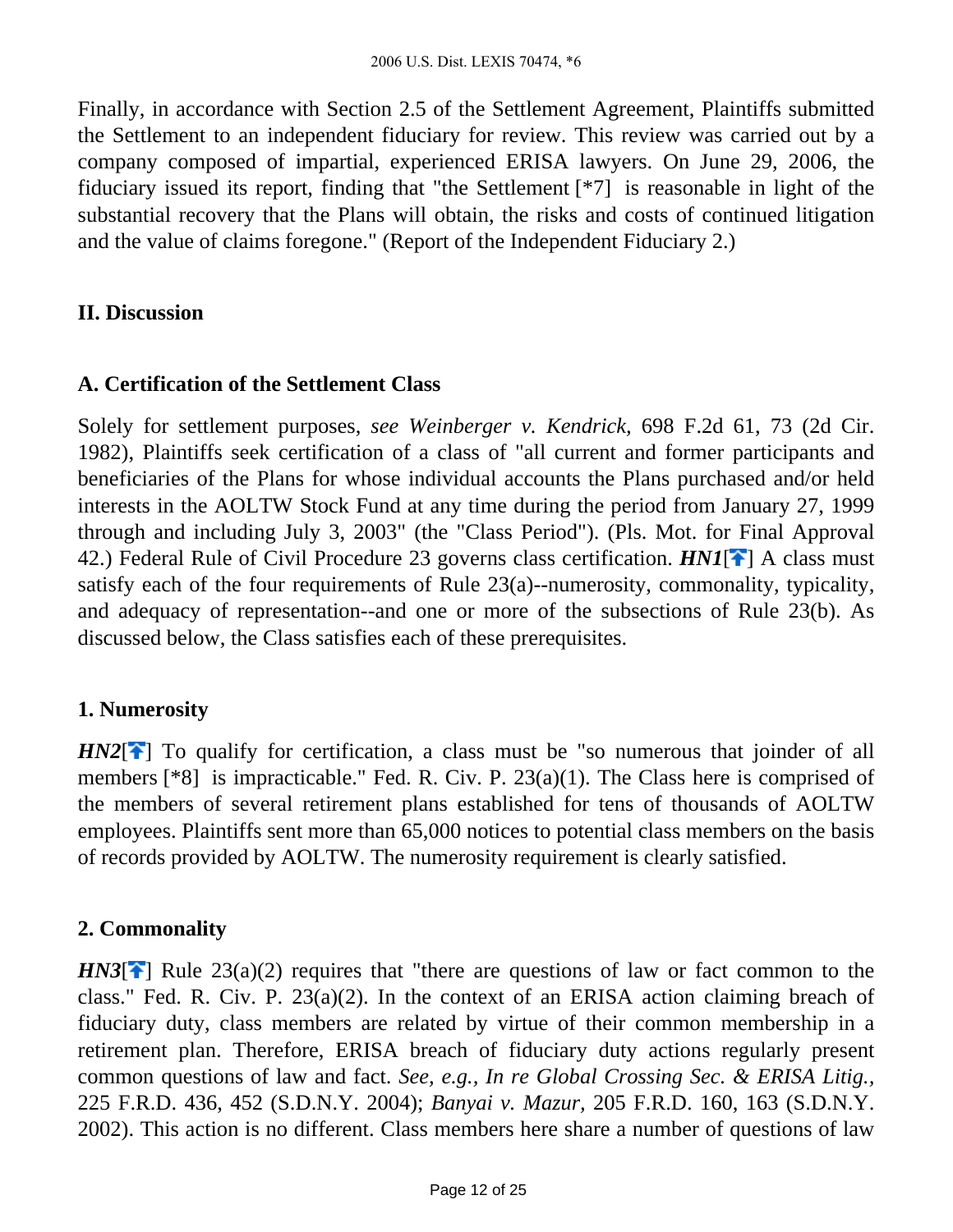and fact relating to the identification of fiduciaries, whether the defendants acted as fiduciaries, and the existence of ERISA violations. [\*9] The Class is sufficiently common to be certified.

# **3. Typicality**

*HN4*<sup> $\uparrow$ </sup>] Under Rule 23(a)(3), the claims of class representatives must be "typical of the claims . . . of the class." Fed. R. Civ. P.  $23(a)(3)$ . This requirement is met where the proposed class representatives' claims "arise from [the] same course of conduct that gives rise to claims of the other class members, where the claims are based on the same legal theory, and where the class members have allegedly been injured by the same course of conduct as that which allegedly injured the proposed representatives." *In re Oxford Health Plans, Inc.,* 191 F.R.D. 369, 375 (S.D.N.Y. 2000) (citing *In re the Drexel Burnham Lambert Group, Inc.,* 960 F.2d 285, 291 (2d Cir. 1992)). Here, the class representatives' claims are typical of the Class. All representatives were employees or participants in one of the Plans during the Class Period and sustained injury from the breaches of fiduciary duty alleged in the Complaint.

# **4. Adequacy**

*HN5* $[$ <sup> $\bullet$ </sup>] The final Rule 23(a) provision requires that class representatives "fairly and adequately protect the interests of the class. [\*10] " Fed. R. Civ. P. 23(a)(4). Under Rule  $23(a)(4)$ , courts must consider "(i) whether the class representatives' claims conflict with those of the class and (ii) whether class counsel is qualified, experienced, and generally able to conduct the litigation." *In re Global Crossing,* 225 F.R.D. at 453 (citing *In re Oxford,* 191 F.R.D. at 376; *In re the Drexel Burnham Lambert Group,* 960 F.2d at 291).

Here, there are no discernible conflicts between the Class and its representatives. The representatives will recover through the Plans in the same manner as every other Class member, and must prove identical factual and legal predicates. Furthermore, Class counsel are qualified attorneys with considerable ERISA experience. Their prosecution of this lawsuit has secured the substantial Settlement now under consideration. Throughout this litigation, they have shown themselves to be capable and qualified to represent the Class.

#### **5. Maintainability**

In addition to finding that a class meets the requirements of Rule  $23(a)$ , the court must ascertain whether the class is maintainable under one or more of the [\*11] Rule 23(b)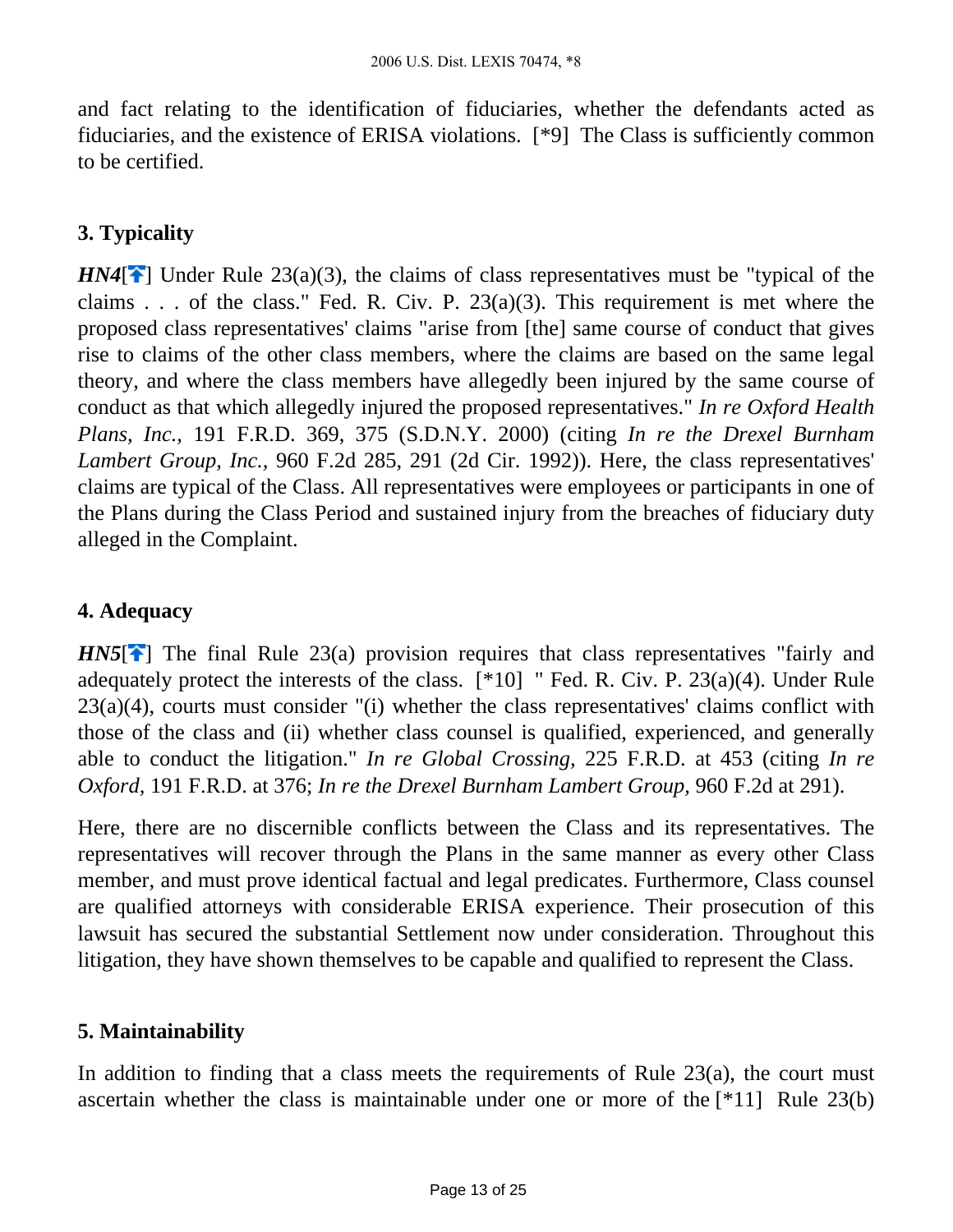criteria. Plaintiffs contend that the Class may be certified as a non-opt-out class under Rule  $23(b)(1)(B)$ . The Court agrees.  $4$ 

*HN6*[ $\uparrow$ ] Rule 23(b)(1)(B) provides for class certification when:

the prosecution of separate actions by or against individual members of the class would create a risk of . . . adjudications with respect to individual members of the class which would as a practical [\*12] matter be dispositive of the interests of the other members not parties to the adjudications or substantially impair or impede their ability to protect their interests . . . .

Fed. R. Civ. P. 23(b)(1)(B). A note to Rule 23 explains that  $H\rightarrow N7$ [ $\rightarrow$ ] Rule 23(b)(1)(B) applies "to an action which charges a breach of trust by an indenture trustee or other fiduciary similarly affecting the members of a large class of security holders or other beneficiaries, and which requires an accounting or like measures to restore the subject of the trust." Fed. R. Civ. P. 23 advisory committee's note, *cited in Koch v. Dwyer,* 2001 U.S. Dist. LEXIS 4085, No. 98 Civ. 5519(RPP), 2001 WL 289972, at \*5 (S.D.N.Y. Mar. 23, 2001). The claims underlying the Settlement are of just this sort.

As a matter of law, the relief sought by Plaintiffs is directed to the Plans, rather than to individual Plan participants. *See Massachusetts Mut. Life Ins. Co. v. Russell,* 473 U.S. 134, 140, 105 S. Ct. 3085, 87 L. Ed. 2d 96 (1985). A breach of fiduciary duty claim brought by one member of a retirement plan necessarily affects the rights of the rest of the plan members to assert [\*13] that claim, as the plan member seeks recovery on behalf of the plan as an entity. Accordingly, by the very nature of the relief sought, the prosecution of separate actions would risk prejudice to putative class members. *See, e.g., In re Global Crossing,* 225 F.R.D. at 453; *In re WorldCom, Inc. ERISA Litig.,* 2004 U.S. Dist. LEXIS 19786, No. 02 Civ. 4816 DLC, 2004 WL 2211664, at \*3 (S.D.N.Y. Oct. 4, 2004); *Koch,* 2001 U.S. Dist. LEXIS 4085, 2001 WL 289972, at \*5; *Gruby v. Brady,* 838 F. Supp. 820, 828 (S.D.N.Y. 1993). Certification of the Class as a non-opt-out class under Rule  $23(b)(1)(B)$  is therefore appropriate.

In sum, Plaintiffs have satisfied all of the prerequisites for class certification under Rule 23(a) and have demonstrated that a class may be maintained under Rule 23(b)(1)(B). Therefore, the Class is certified for settlement purposes.

<sup>4</sup>Although Plaintiffs also contend that the Class may be maintained under Rule 23(b)(1)(A) and 23(b)(2), the Court's determination that the Class is properly maintained under Rule 23(b)(1)(B) makes any further holding unnecessary.

The Supreme Court has recognized that classes certified under Rule 23(b)(1) do not provide class members an opportunity to opt-out of the class. *See Ortiz v. Fibreboard Corp.,* 527 U.S. 815, 834, 119 S. Ct. 2295, 144 L. Ed. 2d 715 & n.13 (1999) (citation omitted). Due to the planwide nature of the relief sought here, *see infra,* certification of a non-opt-out class is not only practical, but necessary.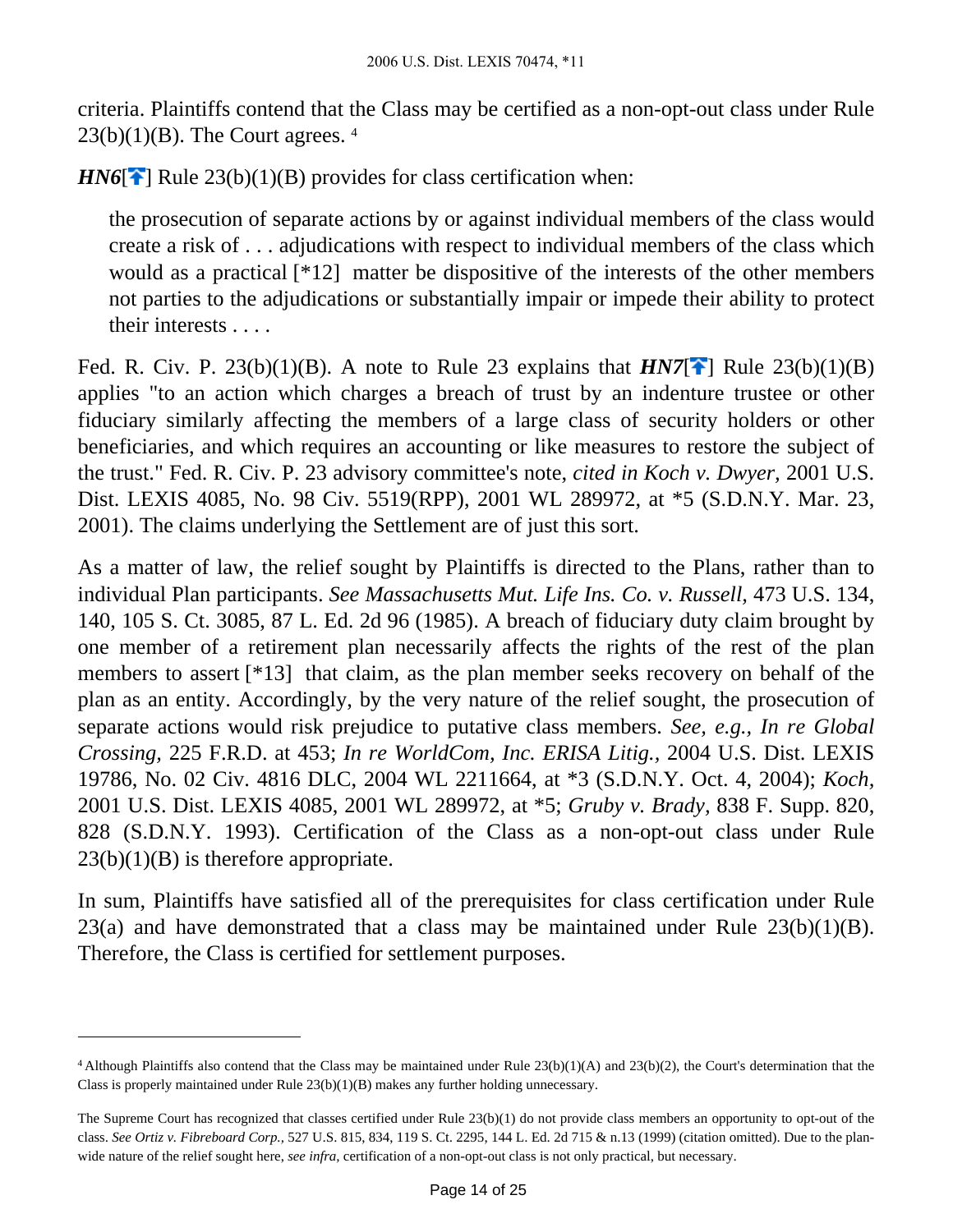## **B. Standard for Final Approval of Class Action Settlements**

*HN8*<sup>[ $\uparrow$ ] Federal Rule of Civil Procedure 23(e) governs the settlement of class action</sup> litigation. Courts may approve class action settlements after proponents of the settlement have distributed adequate notice of the proposed settlement and the settlement [\*14] has been the subject of a fairness hearing. Fed. R. Civ. P. 23(e)(1). The touchstone for court approval is that the settlement be "fair, reasonable, and adequate," Fed. R. Civ. P. 23(e)(1)(C), and "not a product of collusion." *D'Amato v. Deutsche Bank,* 236 F.3d 78, 85 (2d Cir. 2001) (citing *Joel A. v. Giuliani,* 218 F.3d 132, 138 (2d Cir. 2000)); *see also Wal-Mart Stores, Inc. v. Visa U.S.A. Inc.,* 396 F.3d 96, 116 (2d Cir. 2005), *cert. denied,* 544 U.S. 1044, 125 S. Ct. 2277, 161 L. Ed. 2d 1080 (2005).

*HN9*<sup>[ $\uparrow$ ] Courts analyze a settlement's fairness, reasonableness and adequacy with</sup> reference to both "the negotiating process leading up to settlement as well as the settlement's substantive terms." *D'Amato,* 236 F.3d at 85 (citation omitted). The court may not engage in mere "rubber stamp approval" of the settlement, yet it must "stop short of the detailed and thorough investigation that it would undertake if it were actually trying the case." *City of Detroit v. Grinnell Corp.,* 495 F.2d 448, 462 (2d Cir. 1974).

Further,  $HNI0$ [<sup> $\rightarrow$ </sup>[\]](#page-3-0) courts should be "mindful of [\*15] the 'strong judicial policy in favor of settlements, particularly in the class action context.'" *Wal-Mart,* 396 F.3d at 116 (quoting *In re PaineWebber Ltd. P'ships Litig.,* 147 F.3d 132, 138 (2d Cir. 1998)). As the Second Circuit has long recognized, "[t]here are weighty justifications, such as the reduction of litigation and related expenses, for the general policy favoring the settlement of litigation." *Weinberger,* 698 F.2d at 73 (citations omitted). These concerns underlie the Court's analyses of both the procedural and substantive fairness of the Settlement.

#### **C. Procedural Fairness: The Negotiation Process**

 $HNI1$ <sup>[ $\uparrow$ ]</sup> "A court reviewing a proposed settlement must pay close attention to the negotiating process, to ensure that the settlement resulted from 'arms-length negotiations and that plaintiffs' counsel have possessed the experience and ability, and have engaged in the discovery, necessary to effective representation of the class's interests.'" *D'Amato,* 236 F.3d at 85 (quoting *Weinberger,* 698 F.2d at 74). This inquiry into a settlement's procedural fairness helps to ensure that the settlement is [\*16] not the product of collusion. Evidence of arms-length negotiation between experienced counsel that have engaged in meaningful discovery may give rise to a presumption of fairness. *Wal-Mart,* 396 F.3d at 117 (citation omitted).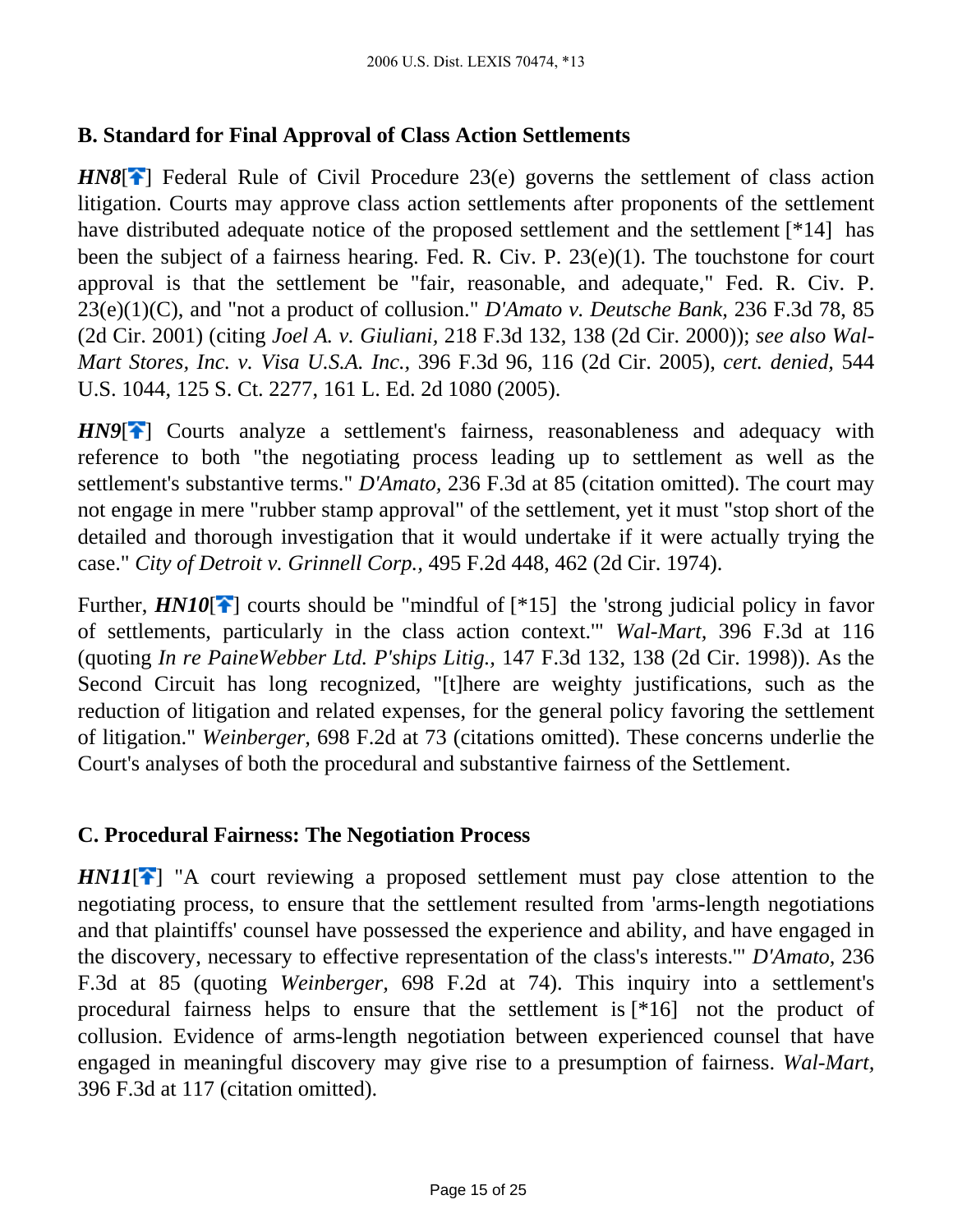*HN12*<sup>[2]</sup> In evaluating a settlement's procedural fairness, the Second Circuit has noted that that "a court-appointed mediator's involvement in pre-certification settlement negotiations helps to ensure that the proceedings were free of collusion and undue pressure." *D'Amato,* 236 F.3d at 85 (citing *County of Suffolk v. Long Island Lighting Co.,* 907 F.2d 1295, 1323 (2d Cir. 1990)). This Settlement is the product of multiple rounds of arms-length negotiations between experienced counsel, overseen and assisted by a courtappointed special master. Through discovery and motion practice, counsel were wellinformed of the merits of the claims by the time the Settlement was reached. The imprimatur of the independent fiduciary is further evidence of the procedural fairness of the Settlement. *See In re Global Crossing,* 225 F.R.D. at 462.

In light of the substantial evidence that settlement negotiations were conducted [\*17] at arms-length without any hint of collusion, the Court credits the Settlement with a presumption of fairness. The propriety of this presumption is supported by the fairness of the Settlement terms.

### **D. Substantive Fairness: The Settlement Terms**

*HN13*<sup>[2]</sup> In evaluating the fairness, reasonableness, and adequacy of a settlement, the court must consider the "substantive terms of the settlement compared to the likely result of a trial." *Malchman v. Davis,* 706 F.2d 426, 433 (2d Cir. 1983) (citations omitted). In order to make this evaluation, courts in this Circuit have consistently employed the *Grinnell* factors:

- (1) the complexity, expense and likely duration of the litigation;
- (2) the reaction of the class to the settlement;
- (3) the stage of the proceedings and the amount of discovery completed;
- (4) the risks of establishing liability;
- (5) the risks of establishing damages;
- (6) the risks of maintaining the class action through the trial;
- (7) the ability of the defendants to withstand a greater judgment;

(8) the range of reasonableness of the settlement fund in light of the best possible recovery;

(9) the range of reasonableness of the settlement fund [\*18] to a possible recovery in light of all the attendant risks of litigation.

*Wal-Mart,* 396 F.3d at 117 (quoting *Grinnell,* 495 F.2d at 463). When appropriate, the Court will combine multiple *Grinnell* factors to more efficiently appraise the Settlement.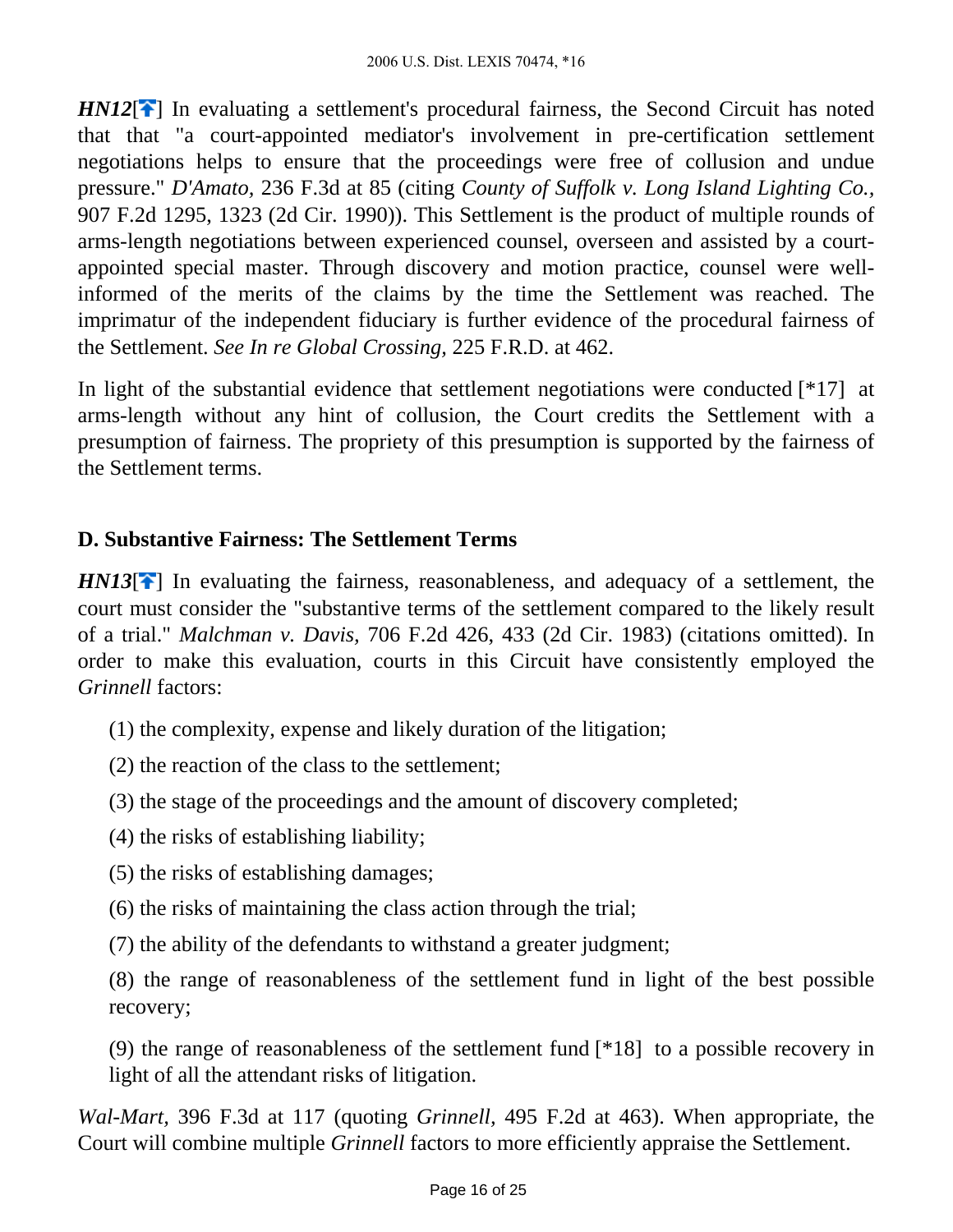# **1. Complexity, Expense and Likely Duration of the Litigation**

What has already proven to be a complex, long, and expensive litigation seems unlikely to prove any less so if the parties were to continue on to trial. Plaintiffs originally asserted four claims for breach of fiduciary duty, three of which survived dismissal. *See In re AOL Time Warner,* 2005 U.S. Dist. LEXIS 3715, 2005 WL 563166, at \*8. These claims implicate complicated questions pertaining to Defendants' status as fiduciaries, their ERISA responsibilities, and the very sustainability of breach of fiduciary duty claims in the context of the "stock drop" claims asserted here. *See, e.g., Summers v. State Street Bank & Trust Co.,* 453 F.3d 404, 410-11 (7th Cir. 2006) (discussing the conflicting mandates of ERISA fiduciaries investing in an employer's securities). In the four years since the commencement of this lawsuit, the [\*19] parties have engaged in considerable discovery, vigorously contested motion practice, and intensive settlement negotiations. Plaintiffs have every reason to expect Defendants' continued disputation of the underlying claims and their assertion of every available defense leading up to trial and, if necessary, at trial. Were a trial necessary, the difficult factual issues present in this case would likely necessitate a further costly and lengthy courtroom battle.

Conversely, the \$ 100 million Settlement under consideration "would grant relief to all class members without subjecting them to the risks, complexity, duration and expense of continuing litigation." *In re Global Crossing,* 225 F.R.D. at 456-57; *see also Maley v. Del Global Techs. Corp.,* 186 F. Supp. 2d 358, 362 (S.D.N.Y. 2002) (approving settlement that resulted "in a substantial and tangible present recovery, without the attendant risk and delay of trial"). After careful consideration of the circumstances of this litigation, the Court finds that a trial would likely be long, complex, and costly. This factor favors the Settlement.

## **2. Reaction of the Class to the Settlement**

The exceptionally [\*20] low number of objections submitted by the Class also weighs in favor of the Settlement. The reaction of the class is commonly gauged with reference to the extent of objection to the settlement. Courts in this Circuit have noted that  $HNI4$ <sup>[ $\uparrow$ </sup>] "the lack of objections may well evidence the fairness of the Settlement." *In re Am. Bank Note Holographics,* 127 F. Supp. 2d 418, 425 (S.D.N.Y. 2001); *see also In re PaineWebber Ltd. P'ships Litig.,* 171 F.R.D. 104, 126 (S.D.N.Y. 1997) ("A favorable reception by the Class constitutes 'strong evidence' of the fairness of a proposed settlement and supports judicial approval.") (quoting *Grinnell,* 495 F.2d at 462).

Here, the Settlement Administrator published a summary notice in a national newspaper and mailed notice to approximately 65,000 putative Class members. In response, the Court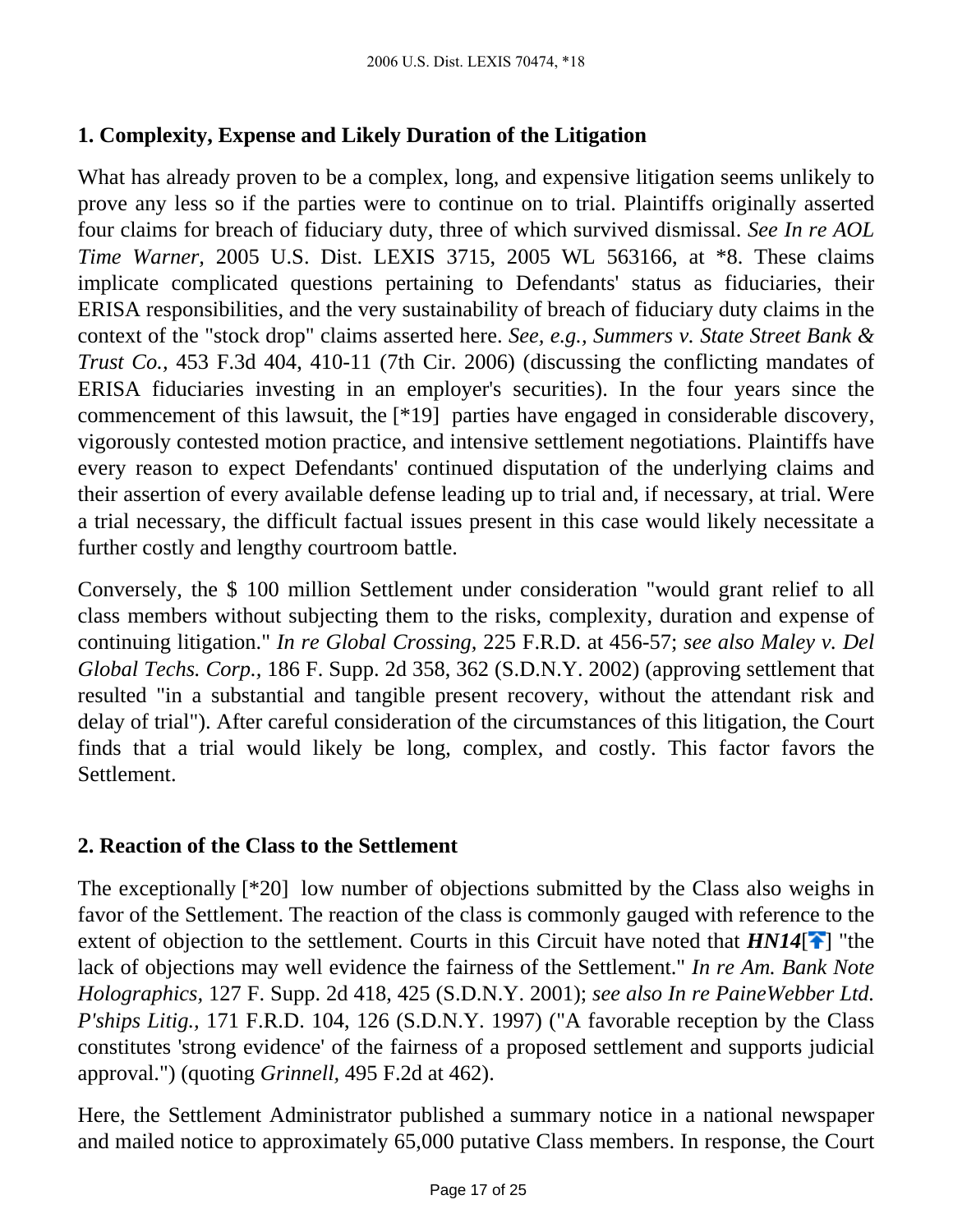received only two objections, and only one directed at the nature of the Settlement or the Class. The relative lack of dissent here compares favorably with settlements previously approved in this District. *See, e.g., D'Amato,* 236 F.3d at 86-87 (eighteen objectors out of 27,883 notices); *Hicks v. Morgan Stanley & Co.,* 2005 U.S. Dist. LEXIS 24890, No. 01 Civ. 10071 (RJH), 2005 WL 2757792, at \*6 (S.D.N.Y. Oct. 24, 2005) [\*21] (three objectors out of approximately 100,000 potential members of the class); *In re WorldCom, Inc. Sec. Litig.,* 388 F. Supp. 2d 319, 337-338 (S.D.N.Y. 2005) (seven objectors out of 4,000,000 potential class members and 830,000 claimants).

#### **3. Stage of Proceedings and Amount of Discovery Completed**

Consideration of the third *Grinnell* factor also supports the Settlement. Courts have approved settlements at all stages of the proceedings.  $HNI5$ <sup>[ $\uparrow$ </sup>[\]](#page-5-0) The relevant inquiry for this factor is whether the plaintiffs have obtained a sufficient understanding of the case to gauge the strengths and weaknesses of their claims and the adequacy of the settlement. The parties need not "have engaged in extensive discovery" as long as "they have engaged in sufficient investigation of the facts to enable the Court to 'intelligently make . . . an appraisal' of the settlement." *In re Austrian & German Holocaust Litig.,* 80 F. Supp. 2d 164, 176 (S.D.N.Y. 2000) (quoting *Plummer v Chemical Bank,* 668 F.2d 654, 660 (2d Cir. 1982)); *see also Maley,* 186 F. Supp. 2d at 363; *In re Am. Bank Note Holographics,* 127 F. Supp. 2d at 425-26. [\*22]

Here, the parties had engaged in extensive factual investigation at the time of the Settlement Agreement. Plaintiffs have survived Defendants' motion to dismiss and are prepared to respond to Defendants' motions for summary judgment and judgment on the pleadings. Further, the parties engaged in thorough briefing of their claims to support their positions in settlement negotiations overseen by the Special Master. That the parties are still engaged in pre-trial factual discovery is no bar to settlement here. *See, e.g., Teachers' Ret. Sys. v. A.C.L.N., Ltd.,* 2003 U.S. Dist. LEXIS 7869, No. 01-CV-11814(MP), 2004 WL 1087261, at \*3 (S.D.N.Y. May 14, 2004); *In re Gulf Oil/Cities Service Tender Offer Litig.,* 142 F.R.D. 588, 591 (S.D.N.Y. 1992); *Maley,* 186 F. Supp. 2d at 364.

## **4. Risks of Class Prevailing (Establishing Liability and Damages, and of Maintaining the Class through Trial)**

One of the Court's central inquiries when appraising a settlement is the likelihood that the class would prevail at trial in the face of the risks presented by further litigation. An analysis of all the relevant risks in this litigation also favors the Settlement.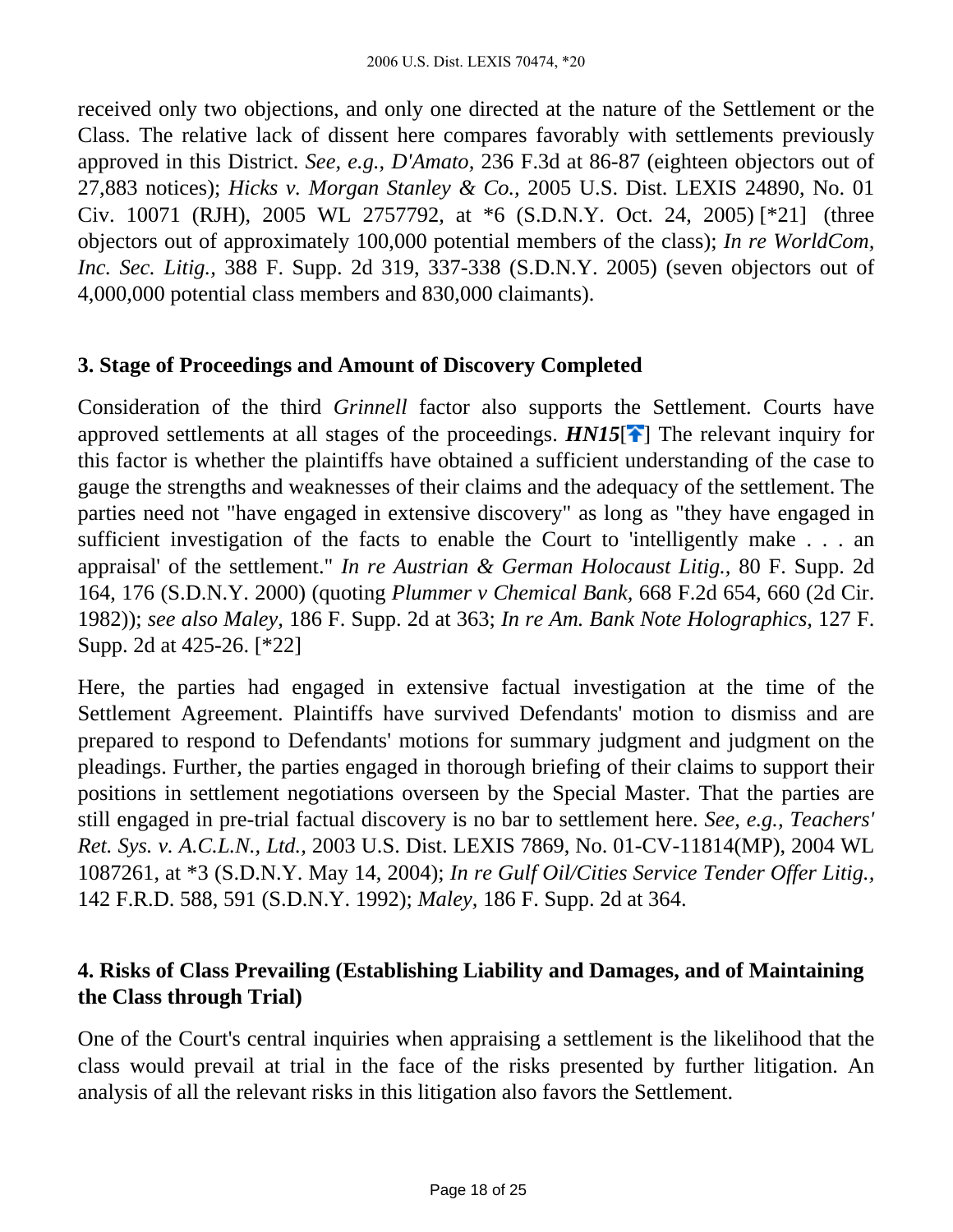*HN16*<sup>[2]</sup> *Grinnell* factors [\*23] four through six specifically advise courts to consider the risks of establishing liability and damages, and of maintaining the class through trial. 495 F.2d at 463. These inquiries require courts to consider legal theories and factual situations without the benefit of a fully developed record, thus courts must heed the Supreme Court's admonition not to "decide the merits of the case or resolve unsettled legal questions." *Carson v. American Brands, Inc.,* 450 U.S. 79, 88 n.14, 101 S. Ct. 993, 67 L. Ed. 2d 59 (1981). Rather, "the Court need only assess the risks of litigation against the certainty of recovery under the proposed settlement." *In re Global Crossing,* 225 F.R.D. at 459 (citing *In re Holocaust Litig.,* 80 F. Supp. 2d at 177).

Plaintiffs face a number of risks in establishing liability here. Perhaps most notably, several courts have recently struck down lawsuits seeking recovery from fiduciaries that maintained heavy investment in a corporation's securities while their values declined. *See, e.g., Summers,* 453 F.3d at 410-11; *Difelice v. Us Airways, Inc.,* 436 F. Supp. 2d 756, 784- 85 (E.D. Va. 2006); *In re Worldcom, Inc. ERISA Litig.,* 354 F. Supp. 2d 423, 449-50 (S.D.N.Y. 2005). [\*24] Further, if the Court were to adopt the "impending collapse" standard in determining whether investment diversification was required, Plaintiffs would be forced to overcome a presumption that continued investment in AOLTW stock was prudent. *In re Polaroid ERISA Litig.,* 362 F. Supp. 2d 461, 475 (S.D.N.Y. 2005). Plaintiffs also face the risk that the Court will adopt Defendants' standing argument and grant their Motion for Partial Judgment on the Pleadings. *See also Fisher v. J.P. Morgan Chase & Co.,* 230 F.R.D. 370, 375-76 (S.D.N.Y. 2005) (denying that beneficiaries have standing to recoup individual recovery on behalf of the plan).

Beyond these issues, Plaintiffs would face further disputation of their core allegations regarding the defendants' fiduciary status, the discharge of their duties, the prudency of the investment in AOLTW stock, and the existence of loss causation. The survival of a plaintiff's claims under the lenient standard of Rule 12(b)(6) does not always portend a successful resolution on the merits. The substantive risks faced in this litigation are compounded by the fact that ERISA claims are rarely decided on their merits at trial, [\*25] thus ERISA litigation boasts few successful precedents.

Plaintiffs' damages claims are also subject to considerable risk. Regardless of the standard for loss causation that may be applied in the context of ERISA litigation, *compare Dura Pharm., Inc. v. Broudo,* 544 U.S. 336, 346, 125 S. Ct. 1627, 161 L. Ed. 2d 577 (2005), *with Donovan v. Bierwirth,* 754 F.2d 1049, 1056-57 (2d Cir. 1985), Plaintiffs could expect a vigorous challenge to their damage calculations. Further, the nature of the Plans' shares (the majority of which were merely held prior to the merger, rather than being purchased after the merger) give rise to a characterization of Plaintiffs' claims as non-recoverable holder claims, which could result in a significant reduction in the calculation of damages. "In short, the legal and factual complexities and uncertainties of proving the ERISA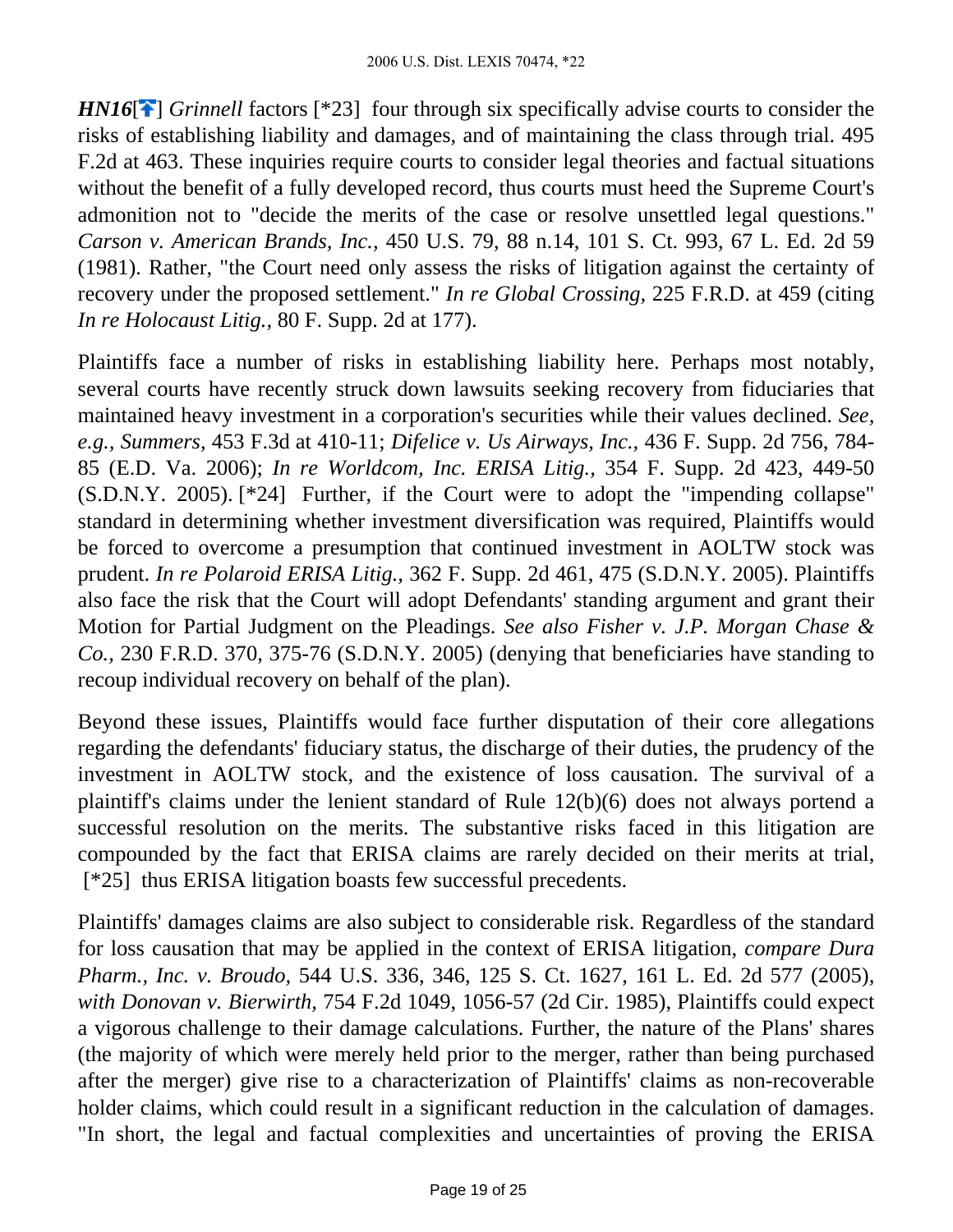damages case also militate in favor of settlement." *In re Global Crossing,* 225 F.R.D. at 460.

Finally, the Court cannot discount the risk of maintaining the class through trial. The Court certified the Class for settlement purposes only. Plaintiffs report that they had drafted a motion for class certification prior to the Settlement [\*26] and had fully anticipated that Defendants would oppose class certification vigorously. As such, even the process of class certification would have subjected Plaintiffs to considerably more risk than the unopposed certification that was ordered for the sole purpose of the Settlement.

## **5. Ability of Defendants to Withstand a Greater Judgment**

The ability of Defendants to pay a greater judgment does not militate against the Settlement. *HN17*<sup> $\leftarrow$ </sup>] This factor typically weighs in favor of settlement where a greater judgment would put the defendant at risk of bankruptcy or other severe economic hardship. *See, e.g., In re Warner Comms. Sec. Litig.,* 618 F. Supp. 735, 746 (S.D.N.Y. 1985). Here, AOLTW remains a solvent, highly capitalized company, with assets greatly exceeding the \$ 100 million Settlement. Neither party contends that Defendants are incapable of withstanding a greater judgment. However,  $HNI8[\hat{\uparrow}]$  "the fact that a defendant is able to pay more than it offers in settlement does not, standing alone, indicate that the settlement is unreasonable or inadequate." *In re Painewebber,* 171 F.R.D. at 129; *see also D'Amato,* 236 F.3d at 86; *In re NASDAQ Market-Makers Antitrust Litig.,* 187 F.R.D. 465, 477-78  $(S.D.N.Y. 1998)$ . [\*27] *HN19*<sup>[ $\rightarrow$ </sup>] This factor must be weighed in conjunction with all of the *Grinnell* factors, most notably the risk of the class prevailing and the reasonableness of the settlement fund.

## **6. Range of Reasonableness of the Settlement Fund**

Finally, the \$ 100 million Settlement fund is well within the range of reasonableness contemplated by *Grinnell. HN20***<sup>[4]</sup>** The last two *Grinnell* factors consider the settlement fund's range of reasonableness "in light of the best possible recovery" and compared to a "possible recovery in light of all the attendant risks of litigation." 495 F.2d at 463. Though courts are encouraged to consider the best possible recovery, the range of reasonableness inquiry is tightly bound to the risks of litigation, which have been developed in greater detail above. *See supra* Part II.D.4. As such, the following discussion must be tempered by the Court's earlier finding that continued litigation would proceed with a high degree of risk.

As with the related securities class action settlement, *see In re AOL Time Warner,* 2006 U.S. Dist. LEXIS 17588, 2006 WL 903236, at \*12-13, the complexity of calculating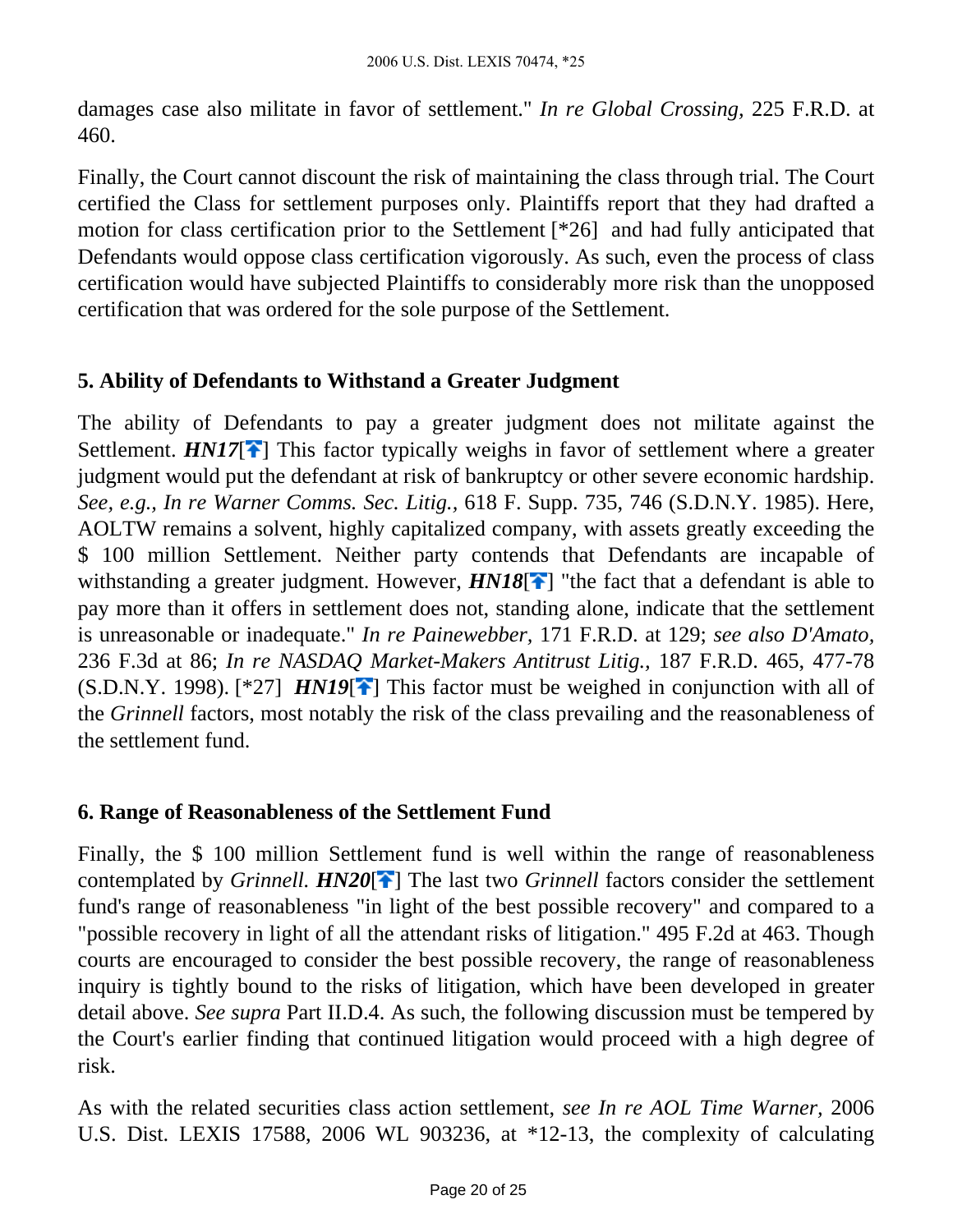damages in this action makes it difficult to accurately project the [\*28] best possible recovery, even for mere comparison. It is clear, however, that the Settlement will not wholly restore the Plans' total losses over the Class Period. Yet,  $H N21$ <sup>[ $\rightarrow$ </sup>] "the settlement amount's ratio to the maximum potential recovery need not be the sole, or even the dominant, consideration when assessing the settlement's fairness." *In re Global Crossing,* 225 F.R.D. at 460-61. Here, the more helpful consideration is the amount of recovery in light of the considerable risks of litigation. *See In re Painewebber,* 171 F.R.D. at 129-30; *In re "Agent Orange" Prod. Liab. Litig.,* 597 F. Supp. 740, 762 (E.D.N.Y. 1984).

In this regard, the Court considers not only the risk inherent in the distance between the parties' respective positions on the merits and the gravity of its risk analysis above, *see supra* Part II.D.4, but the immediacy of a settlement payment versus the potential for a later recovery at trial. *See In re Global Crossing,* 225 F.R.D. at 461; *In re "Agent Orange" Prod. Liab. Litig.,* 611 F. Supp. 1396, 1405 (E.D.N.Y. 1985) ("[M]uch of the value of a settlement lies in the ability to make funds [\*29] available promptly."), *aff'd in part, rev'd in part on other grounds,* 818 F.2d 179 (2d Cir. 1987). As one of the largest ERISA settlements to date, the \$100 million settlement is well within the range of reasonableness, even apart from its immediacy. That the Settlement funds here will bestow a benefit on Class members in addition to any recovery they may claim from the securities class action settlement only strengthens this finding.

After carefully considering the *Grinnell* factors, most of which weigh in favor of the Settlement, the Court finds the substantive terms of the Settlement fair, reasonable, and adequate. The conclusions of the Independent Fiduciary further support this finding. (Report of the Independent Fiduciary 1-2.)

## **E. Notice**

*HN22*<sup>[4]</sup> Proponents of a settlement must provide reasonable notice to the settlement class in accordance with due process and Federal Rule of Civil Procedure 23. *See Wal-Mart,* 396 F.3d at 113. While there are "no rigid rules" to be applied, "the settlement notice must 'fairly apprise the prospective members of the class of the terms of the proposed settlement and of [\*30] the options that are open to them in connection with the proceedings.'" *Id.* at 114 (quoting *Weinberger,* 698 F.2d at 70).

"It is widely recognized that  $H N 23$ <sup>[ $\rightarrow$ </sup>] for the due process standard to be met it is not necessary that every class member receive actual notice, so long as class counsel acted reasonably in selecting means likely to inform persons affected." *In re Prudential Sec. Inc. Ltd. P'Ships Litig.,* 164 F.R.D. 362, 368 (S.D.N.Y. 1996) (citations omitted). In the context of the non-opt-out class here, "Rule 23 requires only such unspecified 'appropriate notice'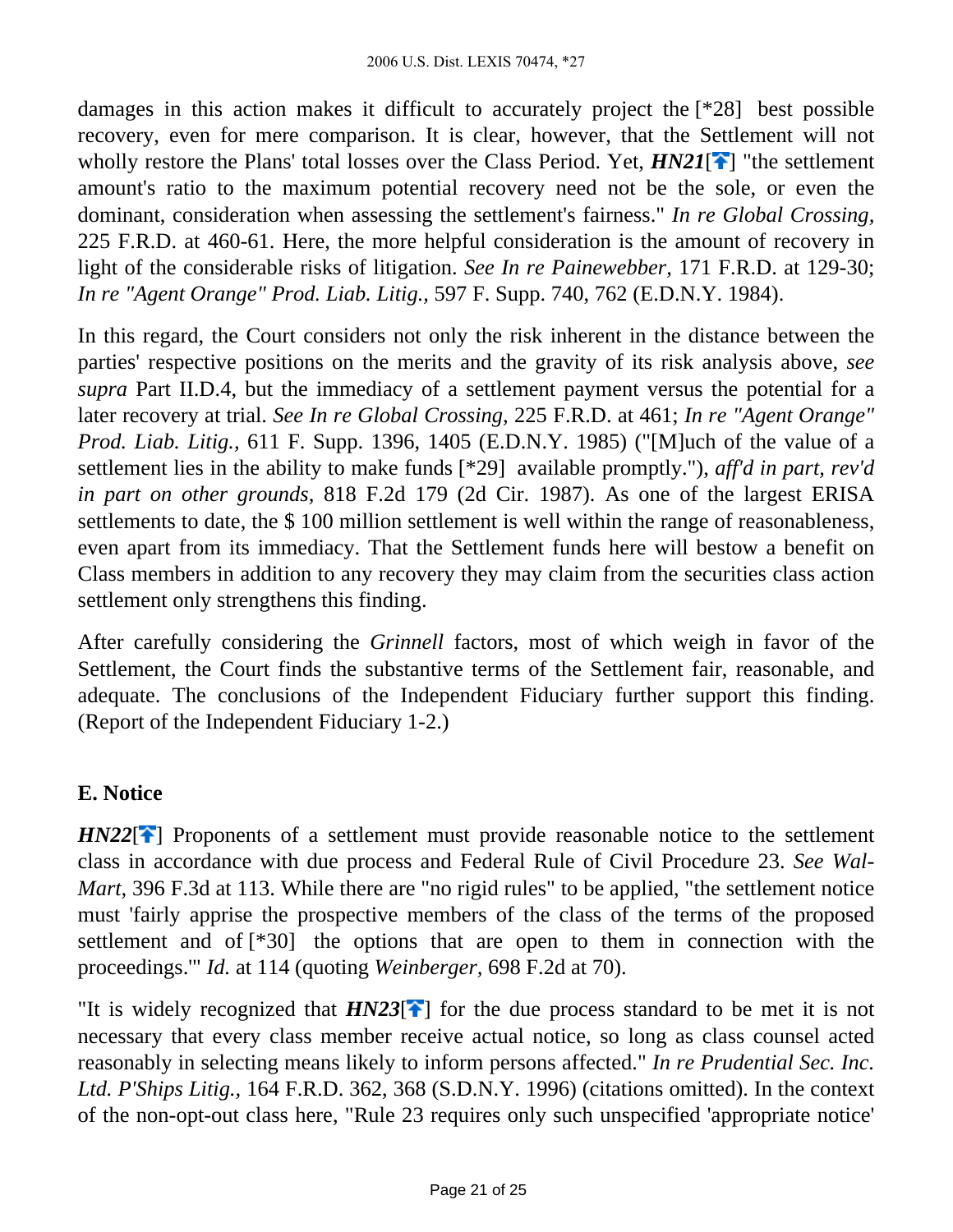as 'the court may direct.'" *In re Global Crossing,* 225 F.R.D. at 448 (quoting Fed. R. Civ. P.  $23(c)(2)(A)$ ).

In this instance, the form and method of notice approved by the Court's preliminary approval order were effectuated by Class counsel. Notice was sent to tens of thousands of the Plans' participants, published in a national newspaper, and an informational website and toll-free telephone number were created. These efforts were sufficient to alert prospective Class members to the terms of the proposed Settlement and [\*31] their ability to object to the Settlement. Notice procedures such as these have been found more than adequate in similar cases. *See, e.g., In re WorldCom, Inc. ERISA Litig.,* 2004 U.S. Dist. LEXIS 20671, No. 02 Civ. 4816(DLC), 2004 WL 2338151, at \*3 (S.D.N.Y. Oct. 14, 2004); *In re Global Crossing,* 225 F.R.D. at 448-50. The Court finds that the notice procedures and the content of the notice were adequate.

## **F. The Plan of Allocation**

 $H N24$ [ $\uparrow$ ] In approving a plan of allocation, the court "must ensure that the distribution of funds is fair and reasonable." *In re Global Crossing,* 225 F.R.D. at 462 (citing *Maley,* 186 F. Supp. 2d at 367). Under the amended Plan of Allocation (Mot. for Approval Ex. B, July 10, 2006), Class members will have their recovery calculated according to the decrease in value of their Plan holdings during the Class Period. All Class members are treated equally under the formula, and all members qualifying for recovery will have their share of the funds automatically distributed to their Plan accounts or, if they are no longer Plan members, an account created for them under the terms of the Settlement. There have been no objections [\*32] to the Plan of Allocation, and similar plans proposed in this District have been found reasonable. *See, e.g., In re Global Crossing,* 225 F.R.D. at 463. Accordingly, the Court approves the Plan of Allocation as fair and reasonable.

## **G. Objections**

The Court received two objections to the Settlement prior to the deadline. The first objection contested the application for attorney's fees and the class representatives' awards. The Court reserves judgment on the fee application at this time and will address any relevant objections in a separate ruling. The other objection was filed by Matthew Calvin ("Calvin"), and is directly relevant to the maintenance of the Class and the fairness of the Settlement.

Calvin is a former employee of the Company and a former participant in two of the retirement plans covered by this Settlement. Calvin held stock in covered Plans during the Class Period, and thus is a Class member. In November 2005, Calvin filed a common law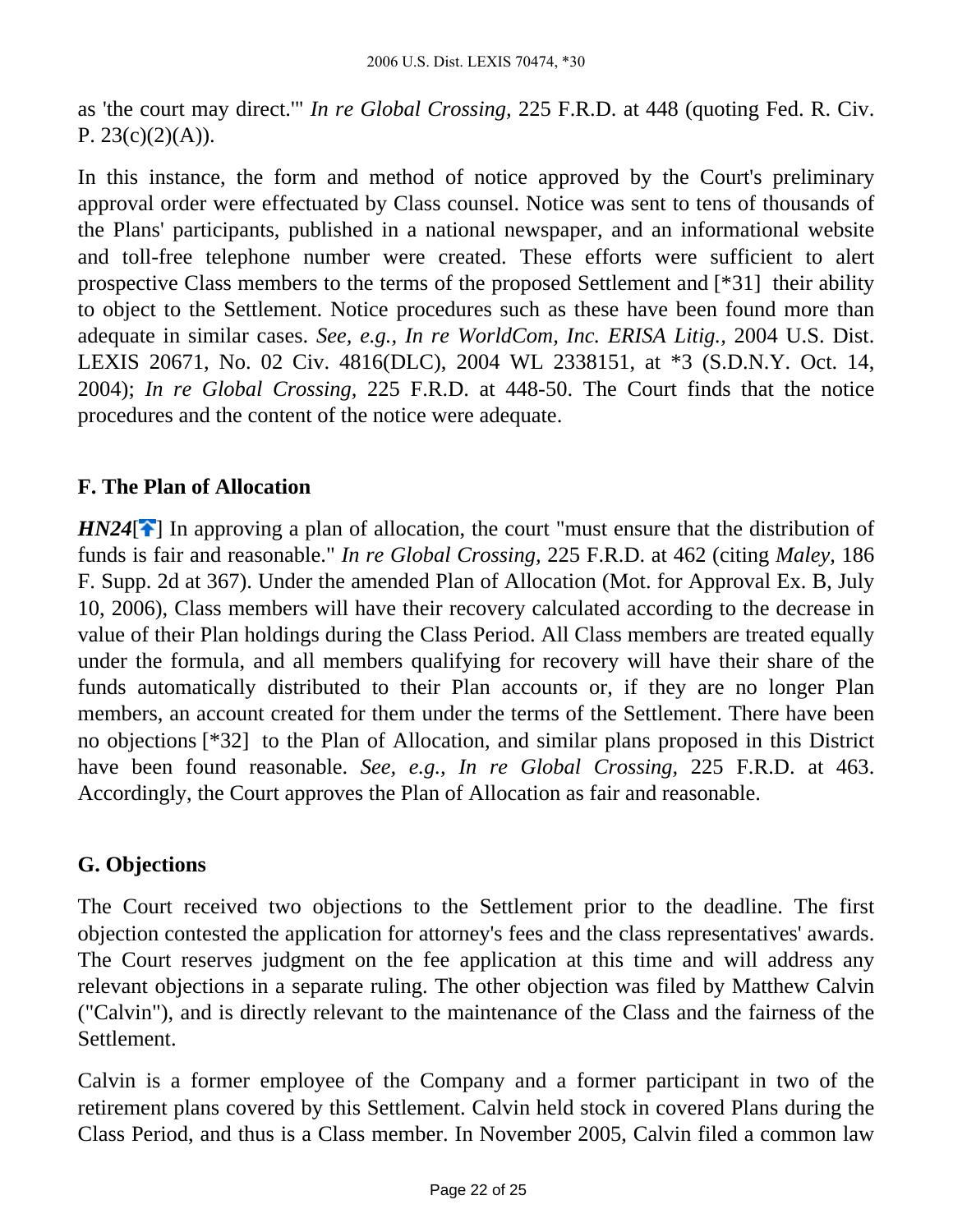fraud claim against Time Warner in New York state court. Concerned that the ERISA settlement will jeopardize his ability to maintain his state court action, Calvin requests that the Court (1) reject the proposed [\*33] Settlement so long as it does not allow Class members to opt-out, or (2) expressly provide that the Settlement, particularly its release provision, does not prejudice Calvin's right to prosecute his pending state court action. <sup>5</sup>

As discussed above, the Class is properly maintained as a non-opt-out class due to the plan-wide nature of the relief sought. *See supra* Part II.A.5. Calvin, however, requests that he be granted special permission to opt-out of the Class. Calvin relies on *County of Suffolk v. Long Island Lighting Co.,* 907 F.2d 1295, 1304-05 (2d Cir. 1990). In that case, the Second Circuit affirmed a district court's decision to allow a [\*34] class member to opt out of a "limited fund class action [certified] under Rule 23(b)(1)(B)." *Id.* at 1304-05. The panel analyzed the reasonableness of allowing the opt-out on two grounds: (1) whether "the class's ability to recover could . . . be substantially impaired" by a disposition in favor of the opt-out class member; and (2) whether the opt-out's "situation" was sufficiently distinguishable from the class to implicate the "basic fairness" of restricting that class member's ability to opt out of the settlement. *Id.* at 1305. *LILCO,* however, is distinguishable from the instant case on both its legal and factual bases.

The *LILCO* panel first considered whether allowing a class member to opt out would substantially impair the class's ability to recover. Answering this question in the negative "eliminate[d] from consideration an overriding reason for not allowing [the opt-out] to exclude itself from the class action, i.e., the loss of the benefit intended to be gained by Rule 23(b)(1)(B) certification." *Id.* at 1305. In *LILCO,* the 23(b) (1) (B) certification was predicated on the existence of a limited fund. <sup>6</sup> Thus, [\*35] "the benefit" of a class certified under Rule 23(b) (1) (B) was the ability to restrict potential claims to the fund. The district court's determination that the fund was in fact not so limited nullified the benefit (i.e., preservation of the fund) of a non-opt-out class, weakening the rationale for strictly maintaining the prohibition of opt-outs.

This aspect of the *LILCO* holding, however, is inapplicable here.  $H N25$ [ $\uparrow$ ] Rule 23(b) (1) (B) certification [\*36] is not restricted to classes seeking recovery from a limited fund. In the context of a class seeking recovery under ERISA for a breach of fiduciary duty,  $23(b)(1)(B)$  certification is appropriate because a fiduciary's breach "similarly affect[s]"

<sup>5</sup>Also at issue in the state court action are a substantial number of stock options obtained during Calvin's employment at the Company. The parties, however, agree that Calvin's claim regarding his stock options will not be affected by the Settlement. (Pls.' Resp. to Calvin's Objections 2-3; Time Warner's Opp'n to Calvin's Objections 3.)

<sup>6</sup>According to the Second Circuit panel, *LILCO* was concerned with a situation in which "'claims are made by numerous persons against a fund insufficient to satisfy all claims.'" Id. at 1303 (quoting Fed. R. Civ. P. 23 advisory committee's note, 39 F.R.D. 69, 101 (1966)). In other words, *LILCO* was decided in the context of a class certified under Rule 23(b) (1) (B) because it was a "limited fund" class. *Id.* at 1304; *see also Doe v. Karadzic,* 182 F.R.D. 424, 428 (S.D.N.Y. 1998).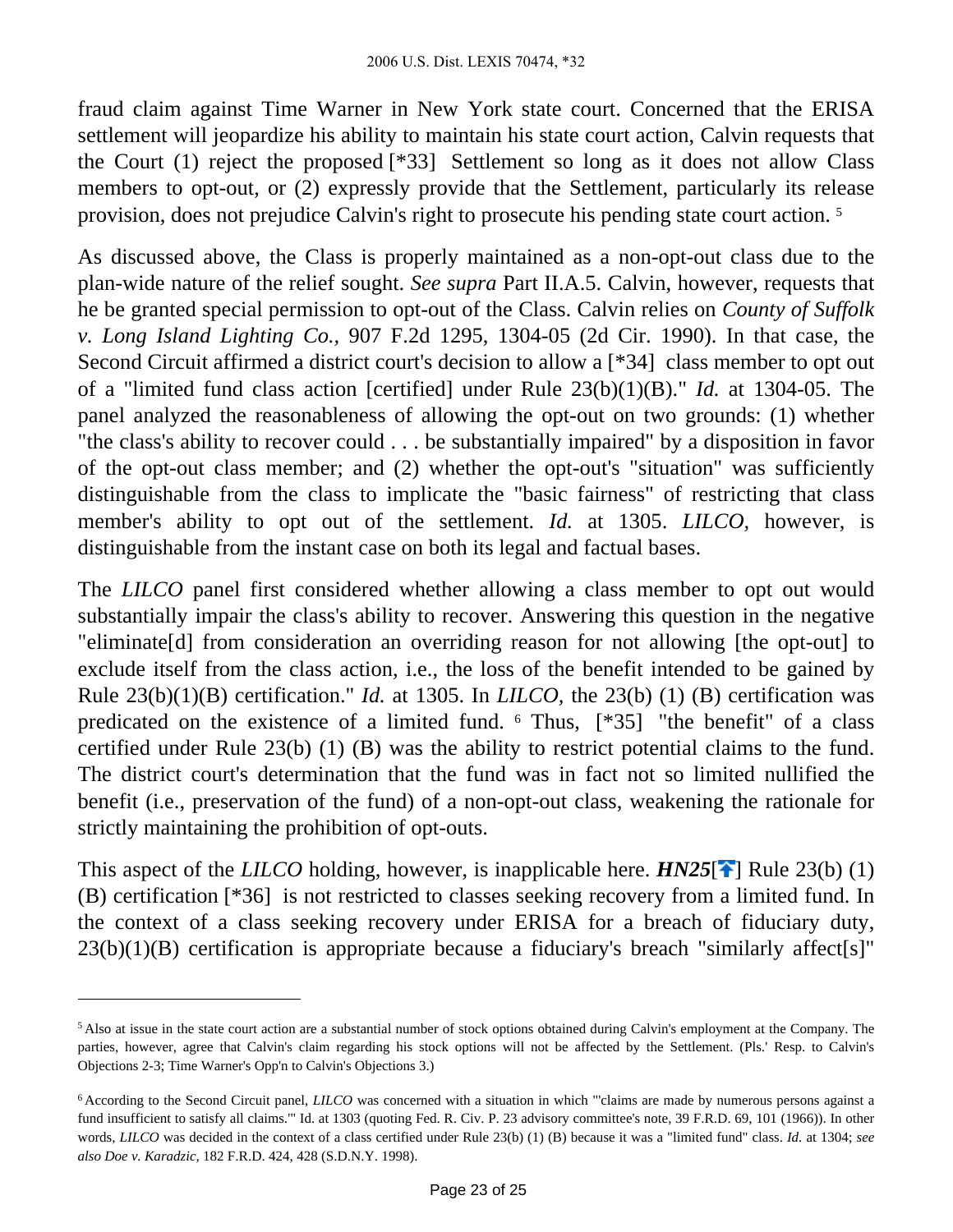the legal rights of a large class of plan members. Fed. R. Civ. P. 23 advisory committee's note. Thus, the benefit of a non-opt-out class here is inapposite to the benefit of a class certified under the "limited fund" rationale. Here, a non-opt-out class is appropriate because individual relief is not contemplated by the legal protections being invoked. The benefit is consistency, efficiency, and fidelity to ERISA's statutory framework.

The second ground of the *LILCO* panel's decision was that the prospective opt-out was situated so differently from the rest of the class that it would be unfair to restrict that party's ability to opt out. Even a cursory look at the facts of that case indicates just how distinctive the opt-out's situation was. In *LILCO,* the class member seeking to opt out of the class had "[a]t great expense . . . litigated its claims and obtained a jury verdict in its favor. [\*37] " *Id.* at 1305 (quoting district court opinion). Here, Calvin's state court action is at a much earlier stage of litigation. *See Doe v. Karadzic,* 182 F.R.D. 424, 428-29 (S.D.N.Y. 1998). While Calvin has filed a claim, the case has moved little beyond that point. The Court is unwilling to hold that the mere filing of a claim shortly before a class enters into a settlement agreement makes an individual class member sufficiently distinguishable from the rest of the class to implicate basic fairness.

In sum, the present litigation, unlike *LILCO,* does not concern a limited fund, and Calvin's litigation position is not as distinguishable from the Class as was the situation of the *LILCO* opt-out. As the *LILCO* panel grounded its decision on the combined strength of these two considerations, their inapplicability to this case persuades the Court that this is not one of those "narrow" circumstances in which basic fairness demands that a class member be permitted to opt out of a mandatory class certified under Rule 23(b)(1)(B). Calvin's request to be excluded from the Class is denied.

Alternatively, Calvin seeks reassurance that the Settlement will not prejudice [\*38] his right to proceed with his pending state court action. This request is intertwined with Calvin's claim that the Settlement Agreement's release provision is overbroad. This aspect of Calvin's objection implicates two separate questions: (1) whether the release is overbroad; and, (2) if the release is not overbroad, whether it forecloses Calvin's state court action.

The Second Circuit's recent decision in *Wal-Mart* is instructive on the first of these questions. The *Wal-Mart* panel begins with the proposition that class action plaintiffs "may release claims that were or could have been pled in exchange for settlement relief." 396 F.3d at 106. Applying the "identical factual predicate" doctrine, the panel approved a release that had the effect of "preclud[ing] lawsuits relating to any conduct that was alleged in the complaint or was, or could have been, asserted in this litigation." *Id.* at 107. The panel found language of this breadth appropriate because "[c]lass actions may release claims, even if not pled, when such claims arise out of the same factual predicate as settled class claims." *Id.* at 108 (citing *TBK Partners, Ltd. v. W. Union Corp.,* 675 F.2d 456, 460